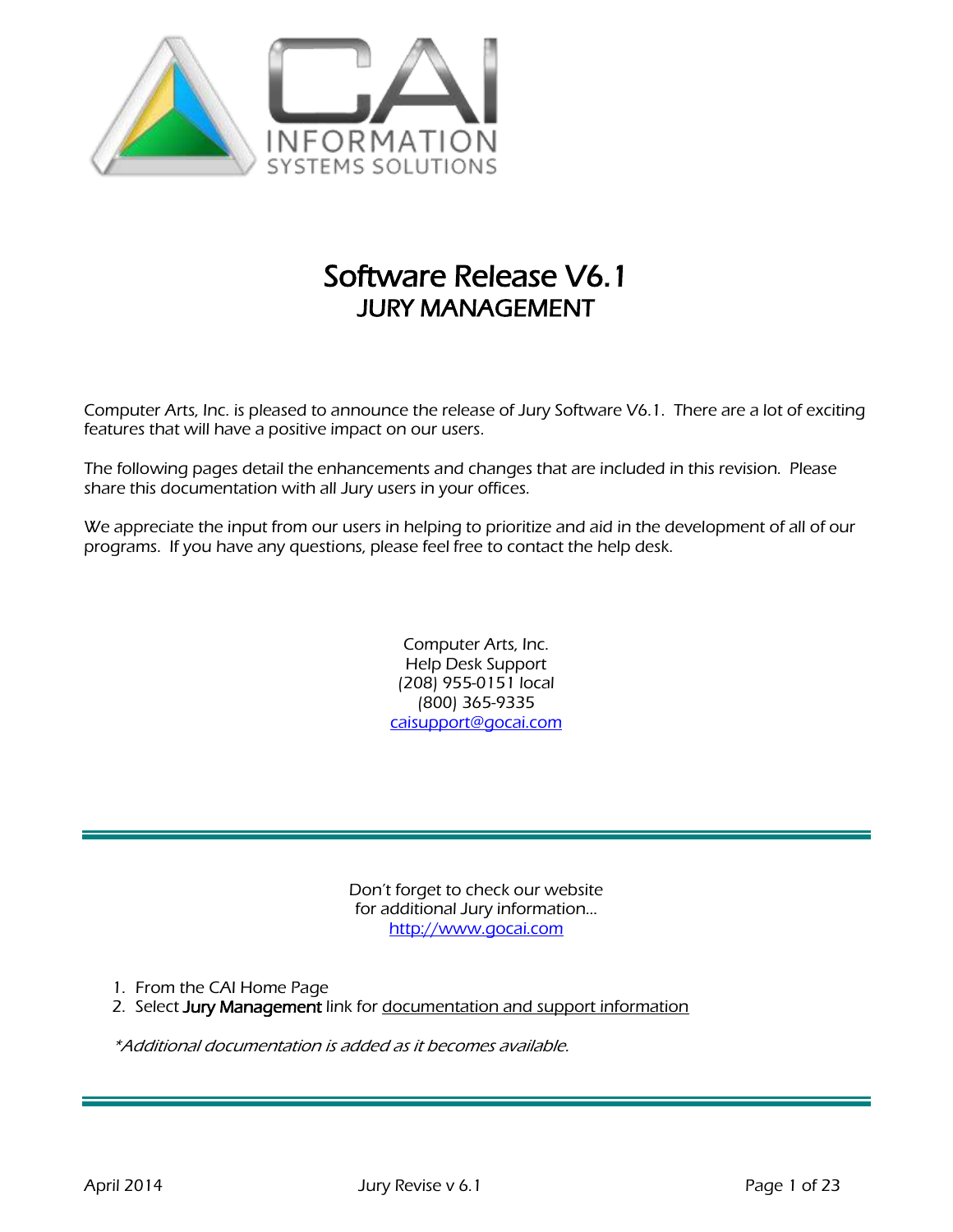# **Jury Control Menu**

# Jury Main Menu

# **Jury Reporting**

| Filters    |  |
|------------|--|
| <b>New</b> |  |
|            |  |
| Fives      |  |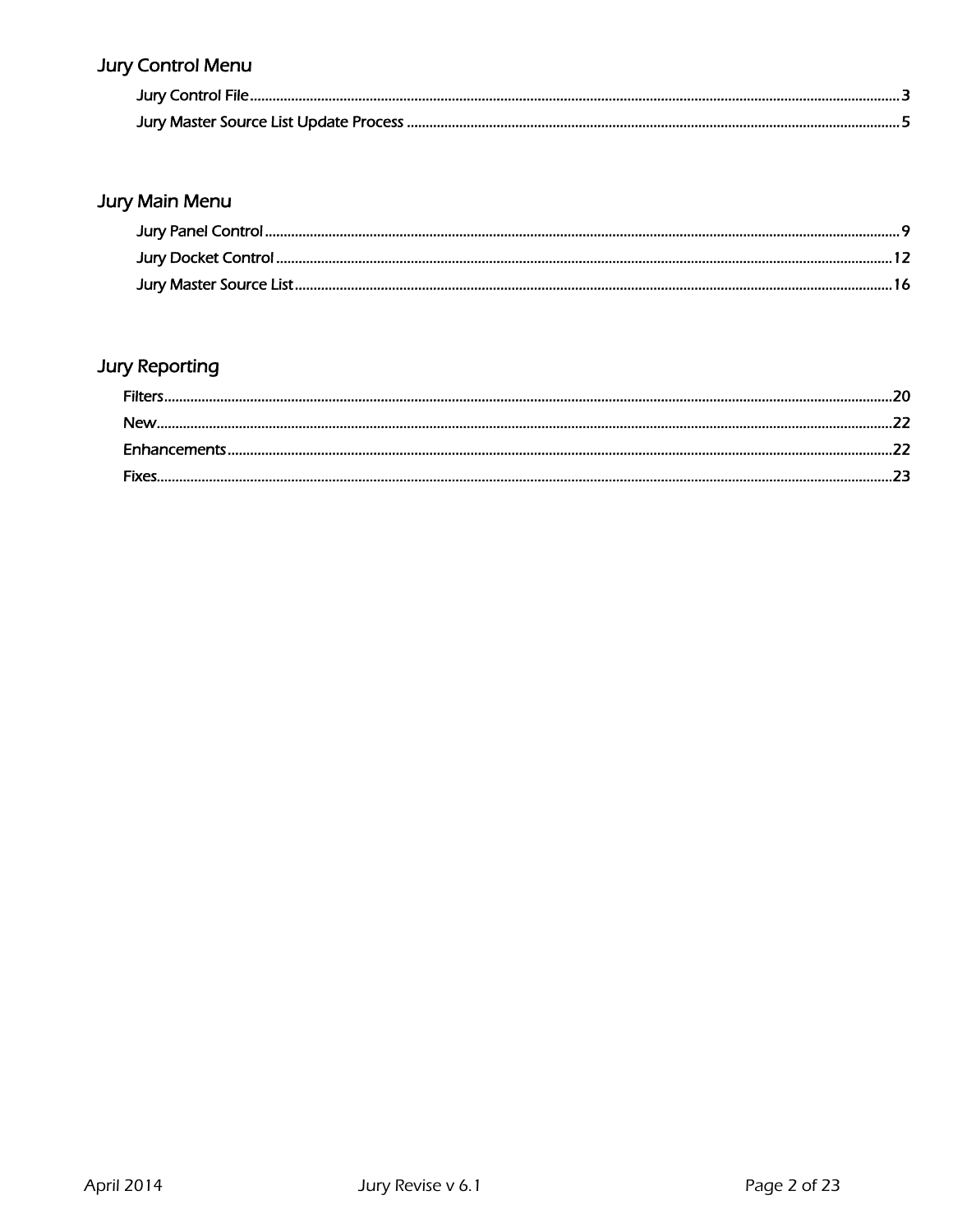## RELEASE DOCUMENTATION

## **Jury Control Menu**

## Jury Control File

The changes outlined below are enhancements that have been made to the Jury Control File.

| From the Jury Control Menu, choose           |
|----------------------------------------------|
| <b>the X</b> Jury Control File icon from the |
| toolbar.                                     |

| <b>Change Jury Control File</b> |                                                                            | ×                                                                                                                 |
|---------------------------------|----------------------------------------------------------------------------|-------------------------------------------------------------------------------------------------------------------|
| County                          | <b>ADAMSON</b>                                                             | Change<br>Effective Date 11/26/1999                                                                               |
| Judicial District #             | 05                                                                         | Batch #<br>999<br>Cancel                                                                                          |
| Clerk                           | BOBBY JOHNSON                                                              | <b>Help</b>                                                                                                       |
| Address <sub>1</sub>            | 555 NORTH SOUTH MAIN                                                       | Refresh                                                                                                           |
| Address <sub>2</sub>            |                                                                            |                                                                                                                   |
| City                            | <b>Business Hours</b><br>MERIDIAN<br>$9:00:00$ am                          |                                                                                                                   |
| State                           | Zip 83642-5442<br>ID<br>Ta                                                 |                                                                                                                   |
| <b>Business Phone</b>           | (208)543-4422<br>4:30:00 pm                                                |                                                                                                                   |
| Fax                             | (208)543-0011                                                              |                                                                                                                   |
| ⊽                               | On Close Panel-Set Available Date 2yrs from Last Date of Service?          |                                                                                                                   |
|                                 |                                                                            |                                                                                                                   |
|                                 | Ⅳ Use Scramble Field on Pulling Dockets to Replace Drawing of Hopper Tags? |                                                                                                                   |
|                                 |                                                                            | □ Default Panel/Docket Jurors to Sort by Name? {If Name sort is not the default, the sort will be by Reporting #} |
|                                 | Set Initial Focus to Exemption Code on Master Source Change?               | Do you use Mailer Forms?                                                                                          |
|                                 |                                                                            | <b>▽</b> Use Auto Signature                                                                                       |
| Mileage Rate                    | 0.450<br>Base Distance: 30                                                 | Disregard Home Phone in Comparison Check<br>⊽                                                                     |
| Service:                        |                                                                            | Disregard Work Phone in Comparison Check<br>⊮                                                                     |
|                                 | Half Day Rate within Base Distance<br>5.00                                 | Disregard Cell Phone in Comparison Check<br>⊮                                                                     |
|                                 | Half Day Rate outside Base Distance 10.00                                  | Disregard Email in Comparison Check<br>⊽                                                                          |
| Full Day Rate                   | 10.00                                                                      | <b>▽</b> Hide Active Panel Jurors Button                                                                          |
|                                 |                                                                            | <b>Auto Signature</b>                                                                                             |
| Default Donation Vendor 0       |                                                                            |                                                                                                                   |
| Current Year<br>2014            | $\triangledown$ Use CAI Imaging?                                           | <b>Jury / Deputy Commissioner Information</b>                                                                     |

## 22370 – Added the ability to use Auto Signature font to automatically sign forms.

Note: If this option is selected a signature font must first be purchased from [www.sigfont.com.](http://www.sigfont.com/)

| Do you use Mailer Forms?                   |  |  |  |  |  |
|--------------------------------------------|--|--|--|--|--|
| <b>▽</b> Use Auto Signature                |  |  |  |  |  |
| □ Disregard Home Phone in Comparison Check |  |  |  |  |  |
| Ⅳ Disregard Work Phone in Comparison Check |  |  |  |  |  |
| Ⅳ Disregard Cell Phone in Comparison Check |  |  |  |  |  |
| Ⅳ Disregard Email in Comparison Check      |  |  |  |  |  |
| Ⅳ Hide Active Panel Jurors Button          |  |  |  |  |  |
| <b>Auto Signature</b>                      |  |  |  |  |  |

If 'Use Auto Signature' box is checked, additional setup is required by clicking the 'Auto Signature' button.

| <b>Change Jury Signature Font Info</b><br>$\vert x \vert$ |                                              |               |  |  |  |  |  |  |
|-----------------------------------------------------------|----------------------------------------------|---------------|--|--|--|--|--|--|
| True Type File Name                                       | Famous_0.ttl                                 | <b>Change</b> |  |  |  |  |  |  |
| Font Name                                                 | Famous                                       | Cancel        |  |  |  |  |  |  |
| Signature Character                                       | Font Size 36 (Min 10; Max 36)<br>H           | Help          |  |  |  |  |  |  |
|                                                           | Font setup information received from Sigfont | Refresh       |  |  |  |  |  |  |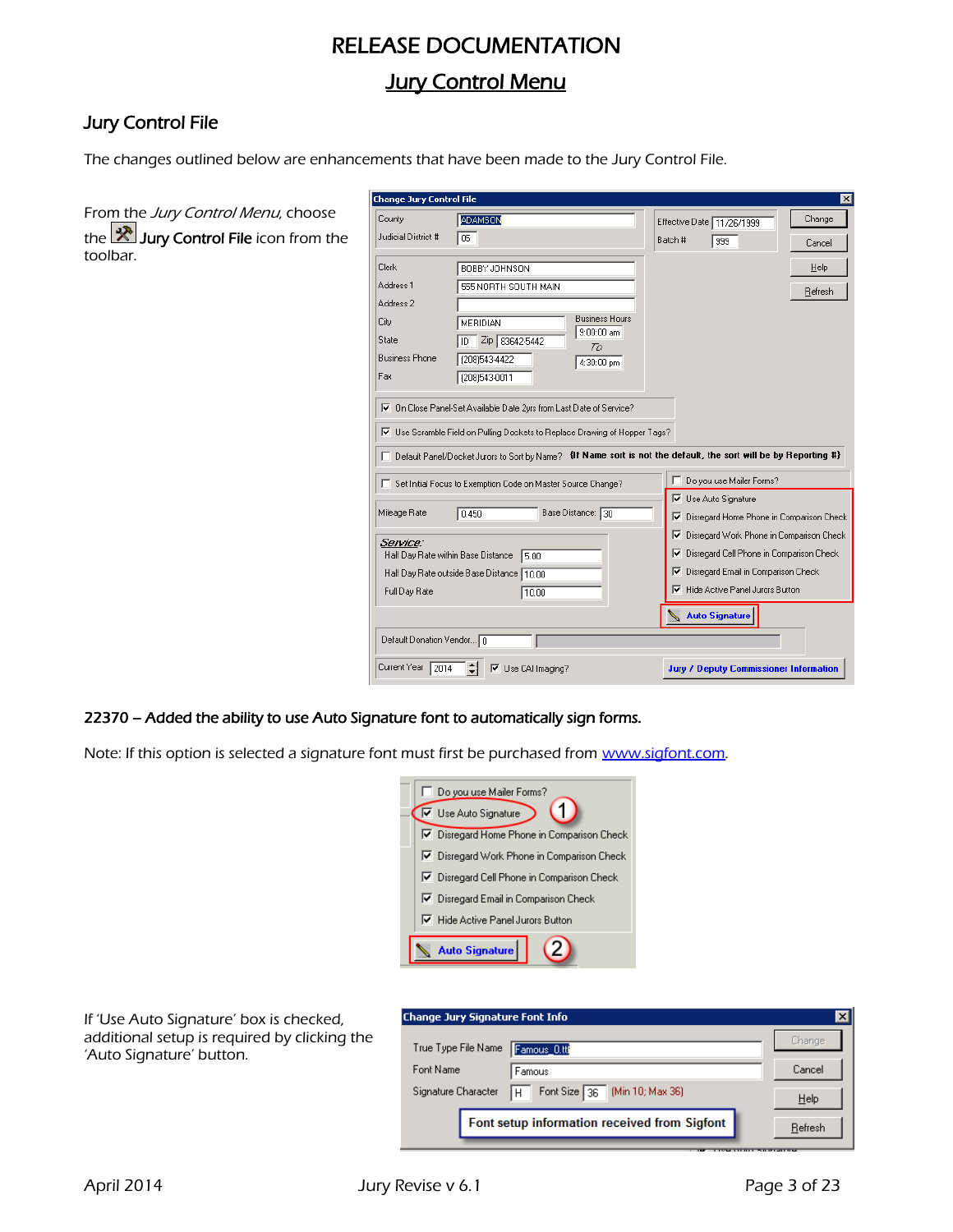|             |                                                                                                                                          |  |                |                |             | $***JURY$ SUMMONS * * *   |  |  |          |  |                |               |                |
|-------------|------------------------------------------------------------------------------------------------------------------------------------------|--|----------------|----------------|-------------|---------------------------|--|--|----------|--|----------------|---------------|----------------|
|             |                                                                                                                                          |  |                |                |             |                           |  |  |          |  | YEAR:<br>PANEL | REPORTING NO. | 2014<br>٠<br>٠ |
|             | HARRIS, THOM                                                                                                                             |  |                |                |             |                           |  |  |          |  |                |               |                |
|             |                                                                                                                                          |  |                |                |             |                           |  |  |          |  |                |               |                |
|             |                                                                                                                                          |  |                |                |             |                           |  |  |          |  |                |               |                |
|             |                                                                                                                                          |  |                |                |             |                           |  |  |          |  |                |               |                |
| DEAR JUROR: |                                                                                                                                          |  |                |                |             |                           |  |  |          |  |                |               |                |
|             | YOU ARE HEREBY SUMMONED TO APPEAR BEFORE THE FOLLOWING COURT TO SERVE AS A JURDN IN A TRIAL THEN<br>AND THERE PEND WO BEFORE SAID COURT: |  |                |                |             |                           |  |  |          |  |                |               |                |
|             | COURT                                                                                                                                    |  | <b>CONTROL</b> | DISTRICT       |             |                           |  |  |          |  |                |               |                |
|             | COUNTY                                                                                                                                   |  |                | <b>ADAMSON</b> |             |                           |  |  |          |  |                |               |                |
|             | DATE:                                                                                                                                    |  |                | 04/15/2014     |             |                           |  |  |          |  |                |               |                |
|             | TIME:                                                                                                                                    |  |                | 9:00 AM        |             |                           |  |  |          |  |                |               |                |
|             | <b>COURTROOM</b>                                                                                                                         |  | 202            |                |             |                           |  |  |          |  |                |               |                |
|             | COUNT LOCATION                                                                                                                           |  |                | ROOM 202       | MERIDIAN ID | <b>555 N. MAIN STREET</b> |  |  |          |  |                |               |                |
|             | progressive program structure<br><b>DISTRICT CHIMINAL COURT</b>                                                                          |  |                |                |             |                           |  |  |          |  |                |               |                |
|             | ADAMSON COUNTY VS. JAMES JOHNSON TRUCHING.                                                                                               |  |                |                |             |                           |  |  |          |  |                |               |                |
|             |                                                                                                                                          |  |                |                |             |                           |  |  |          |  |                |               |                |
|             |                                                                                                                                          |  |                |                |             |                           |  |  | ("Kanato |  |                |               |                |

Signature will automatically appear on Jury Summons and Failure To Return reports.

#### 10548 & 14839– Added email address and fax number fields for Jury Commissioner and Deputy Commissioner contact information.

| From the Jury Control Menu, choose                                     | $\overline{\mathbf{x}}$<br><b>Change Jury Control File</b> |                                          |                  |  |  |  |
|------------------------------------------------------------------------|------------------------------------------------------------|------------------------------------------|------------------|--|--|--|
| the $\mathbb{R}$ Jury Control File icon from the<br>toolbar then click | Jury Commissioner<br><b>Address</b>                        | <b>DAN SMITH</b><br>555 NORTH SOUTH MAIN | Change<br>Cancel |  |  |  |
| <b>Jury / Deputy Commissioner Information</b>                          | City                                                       | <b>MERIDIAN</b>                          | Help             |  |  |  |
| Jury / Deputy Commissioner<br>Information button.                      | State<br><b>Business Phone</b>                             | ID Zip 83642-5442<br>(208) 222-3345      | $\Box$ Previous  |  |  |  |
|                                                                        | Fax                                                        | (208) 222-4444                           |                  |  |  |  |
|                                                                        | Email                                                      | dsmith@mail.com                          |                  |  |  |  |
|                                                                        | Deputy Commissioner SUZY QUEUE                             |                                          |                  |  |  |  |
|                                                                        | <b>Address</b>                                             | 555 NORTH SOUTH MAIN                     |                  |  |  |  |
|                                                                        | City                                                       | <b>MERIDIAN</b>                          |                  |  |  |  |
|                                                                        | State                                                      | ID Zip 83642-5442                        |                  |  |  |  |
|                                                                        | <b>Business Phone</b>                                      | (208) 884-4422                           |                  |  |  |  |
|                                                                        | Fax                                                        | (208) 884-0006                           |                  |  |  |  |
|                                                                        | Email                                                      | squeue@jury.com                          |                  |  |  |  |

┚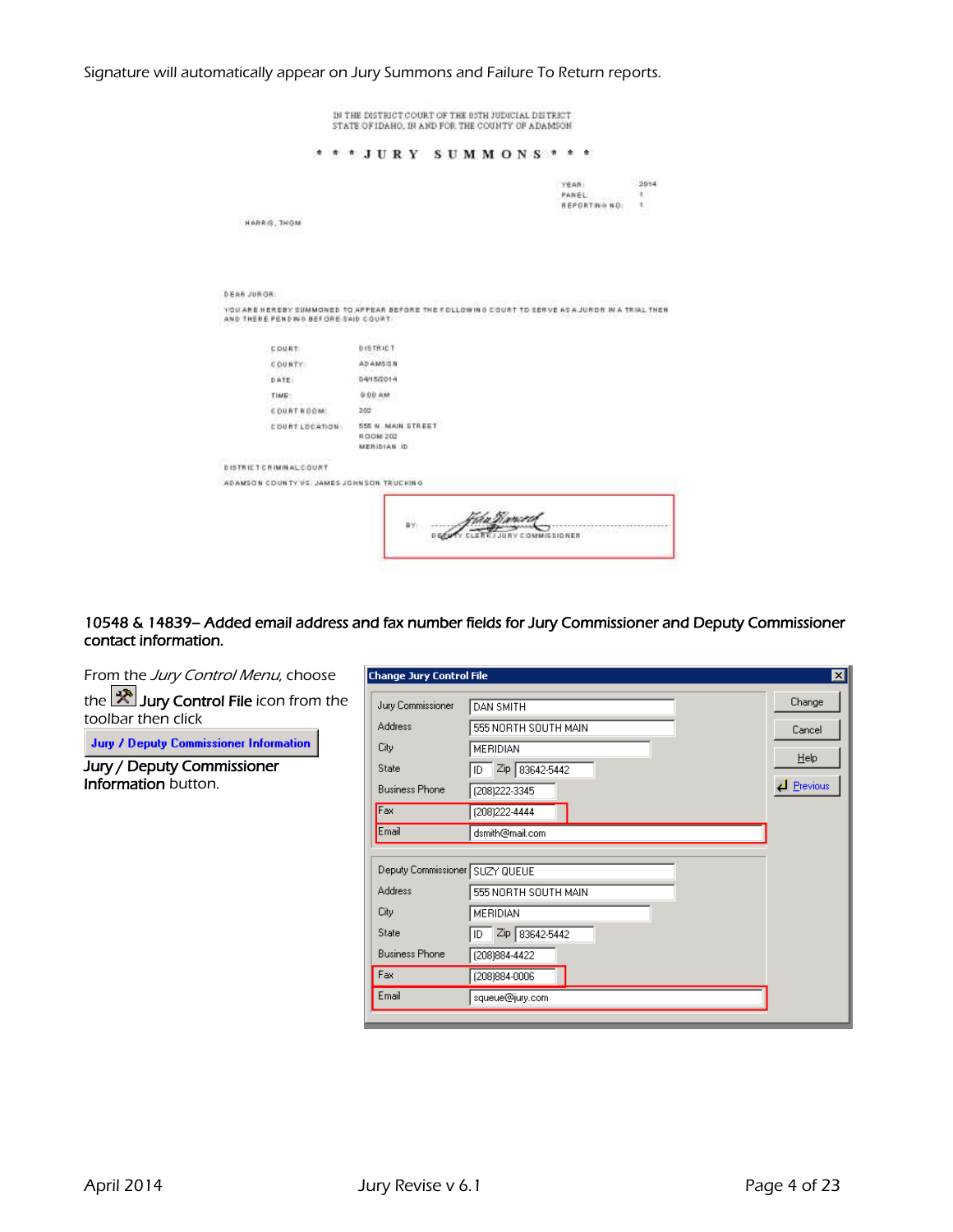#### 20234 – Hide Active Panel Jurors Button.

| From the <i>Jury Control Menu</i> , choose the <b>X</b> Jury Control File<br>icon and select the 'Hide Active Panel Jurors Button' box. | Do you use Mailer Forms?                                   |
|-----------------------------------------------------------------------------------------------------------------------------------------|------------------------------------------------------------|
|                                                                                                                                         | Use Auto Signature<br>↜                                    |
|                                                                                                                                         | Disregard Home Phone in Comparison Check<br>↜              |
|                                                                                                                                         | Disregard Work Phone in Comparison Check<br>☞              |
|                                                                                                                                         | Disregard Cell Phone in Comparison Check<br>⊮              |
|                                                                                                                                         | Disregard Email in Comparison Check<br>⊮                   |
|                                                                                                                                         | $\overline{\triangledown}$ Hide Active Panel Jurors Button |
|                                                                                                                                         |                                                            |
|                                                                                                                                         |                                                            |

#### 10903 – Disregard phone numbers and email addresses during Voter / Driver vs. Master Source Comparison process.

| From the Jury Control Menu, choose the <b>X</b> Jury Control File<br>icon and select the appropriate boxes. | Do you use Mailer Forms?                   |
|-------------------------------------------------------------------------------------------------------------|--------------------------------------------|
|                                                                                                             | Use Auto Signature<br>⊽.                   |
|                                                                                                             | Ⅳ Disregard Home Phone in Comparison Che   |
|                                                                                                             | Ⅳ Disregard Work Phone in Comparison Cher  |
|                                                                                                             | 区 Disregard Cell Phone in Comparison Check |
|                                                                                                             | Disregard Email in Comparison Check<br>फ़  |
|                                                                                                             | Hide Active Panel Jurors Button<br>⊮       |

## Jury Master Source List Update

22456– Mass remove records with no history from Master Source List.

\*\*\*Warning\*\*\* this optional process should only be done in conjunction with updating the Master Source List with new Voter / Driver information.



ck. эk,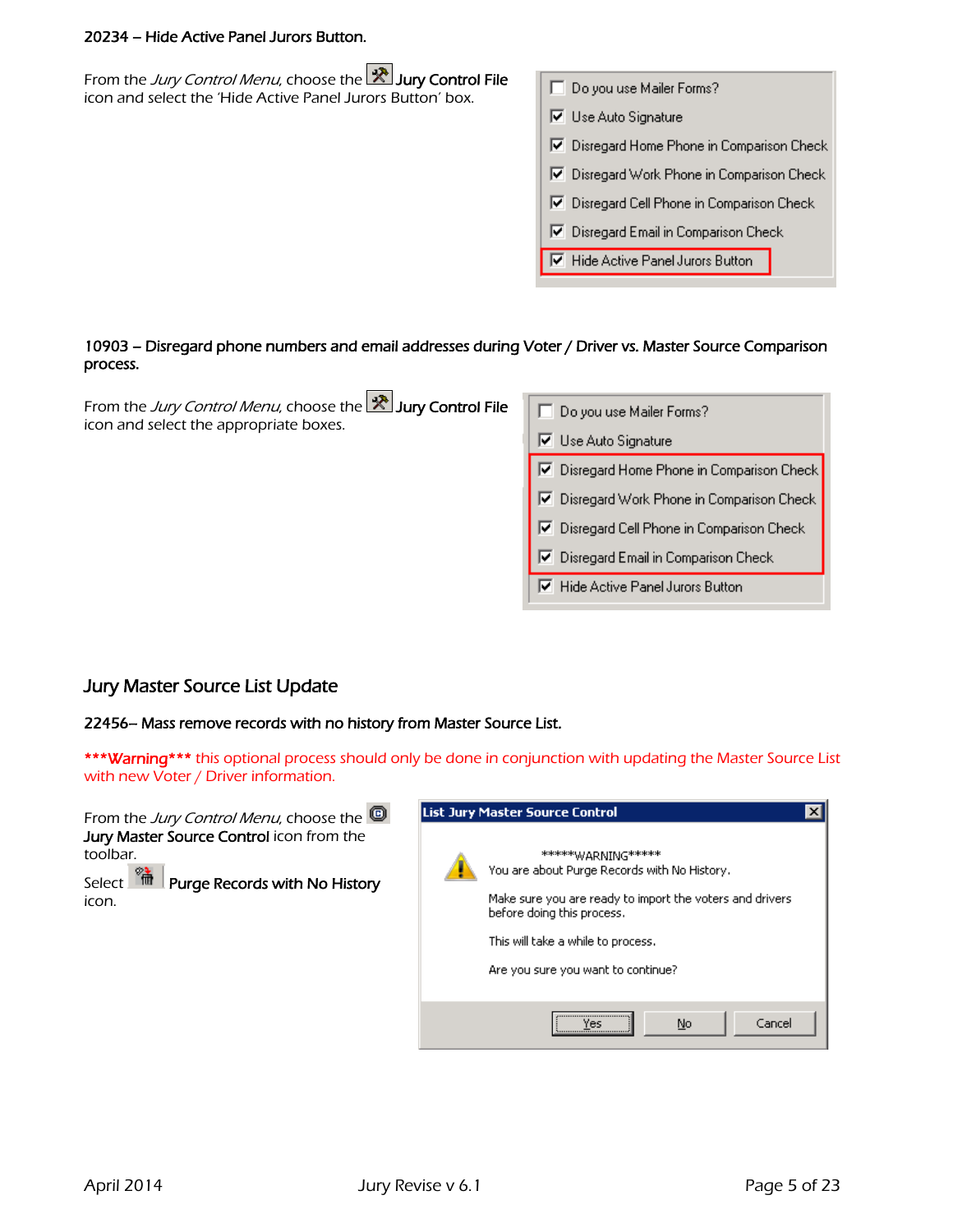## 9795, 9798, 9853, 20163 – Add reference to the last time the voter / driver file has been updated.

From the Jury Control Menu, choose the **WELL Voter Master File** icon OR **Driver License File** icon. Scroll to the last column on the right side to see 'File Updated Date'.

| Code | File Updated Date |
|------|-------------------|
|      | 3/7/2014          |
|      | 3/7/2014          |
|      | 3/7/2014          |
|      | 3/7/2014          |
|      | 3/7/2014          |
|      | 3/7/2014          |
|      | 3/7/2014          |
|      | 3/7/2014          |
|      | 3/7/2014          |
|      |                   |

From the Jury Main Menu, select the  $\Box$  Master Source List icon and scroll to last two columns on right.

| File Updated Date | Date Address Manually Changed |
|-------------------|-------------------------------|
| 0/0/0000          | 0/0/0000                      |
| 0/0/0000          | 0/0/0000                      |
| 0/0/0000          | 0/0/0000                      |
| 0/0/0000          | 0/0/0000                      |
| 0/0/0000          | n/n/nnnn                      |
| 0/0/0000          | 0/0/0000                      |
| 3/7/2014          | 0/0/0000                      |
| 0/0/0000          | 0/0/0000                      |
| 0/0/0000          | 11/4/2013                     |

From the Jury Main Menu, select

the  $\frac{1}{2}$  Master Source List icon,

select a juror and click  $\sqrt{E}$ Change icon. From Change Master Source List screen two new fields reference last date address updated manually and by the system.

| Last Name                |                                     |                                                  |                   |                                    |             | <b>Master Source</b> |
|--------------------------|-------------------------------------|--------------------------------------------------|-------------------|------------------------------------|-------------|----------------------|
| First Name               | ERIC                                |                                                  |                   |                                    | 40391       |                      |
| Middle                   |                                     |                                                  | Suffer            |                                    | Panel       | 뵈                    |
| Drivers License          |                                     |                                                  | Donate Jury Fees? |                                    |             |                      |
|                          | <b>Street</b>                       |                                                  | Mail              |                                    |             | Panel                |
| Address 1                |                                     |                                                  |                   |                                    | 2014        | 12                   |
| Address 2                |                                     |                                                  |                   |                                    | Reporting # | 23                   |
| City                     |                                     |                                                  |                   |                                    | No Response | 뵈                    |
| State                    | $ID$ $Z\phi$                        |                                                  | Zp<br>ID          |                                    |             |                      |
|                          |                                     | (Copy Street Address to Mailing Address) Copy -> |                   |                                    | Docket # 0  | Docket               |
| Soc Sec #                |                                     | Distance                                         | $\overline{0}$    |                                    |             |                      |
| <b>Bith Date</b>         | 06/11/1996                          | Date Qual Sent                                   | 0/0/0000          |                                    |             |                      |
| Home Phone               | $\Gamma$ .                          | Postponed                                        | 0/0/0000          |                                    |             |                      |
| Work Phone               | - 1<br>$-16$                        | Exemption                                        |                   |                                    |             | Dispinger            |
| Extension                |                                     | Available Date                                   | 0/0/0000          | [Temp Exemption]                   |             | <b>Garronl All</b>   |
| <b>Cell Phone</b>        | $\rightarrow$<br>L<br>$\rightarrow$ | E-mail                                           |                   |                                    |             | Cancel               |
|                          | Date Address was Manually Changed   | 0/0/0000                                         |                   | R Assigned to a Panel? IT Vor Dre? |             | Help                 |
| <b>File Updated Date</b> |                                     | 3/7/2014                                         |                   |                                    |             | <b>Refresh</b>       |
|                          |                                     |                                                  |                   |                                    |             |                      |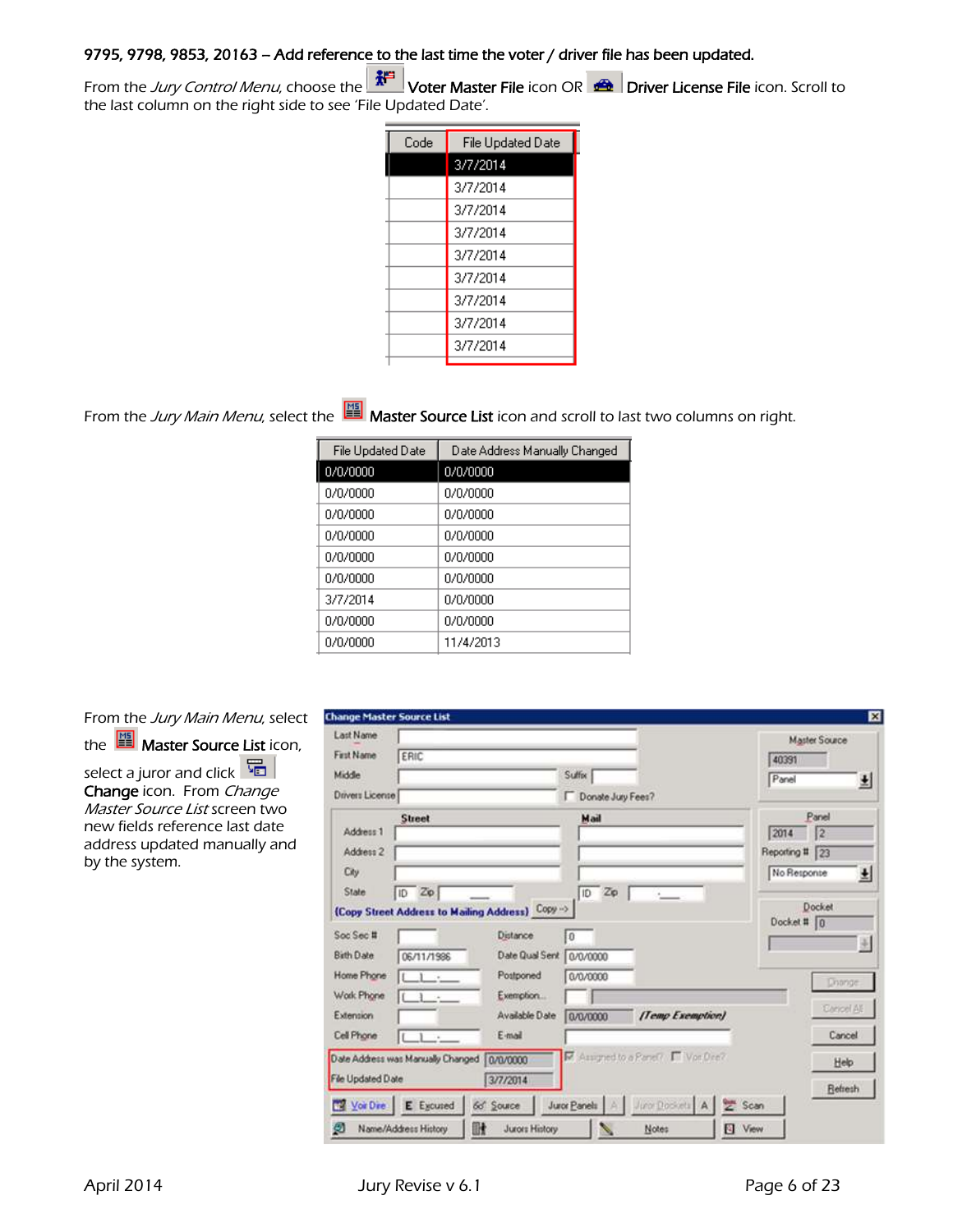#### 16328, 15044, 2241, 2222, 8957, 8958 – Update duplicate removal process to catch more duplicate names.

From the Jury Control Menu, choose the **D** Jury Master Source Control icon from the toolbar.

Then select DUPS Remove Duplicates icon. Process updated with new duplicate checks based on Last Name, Date of Birth, last 4 digits of Social Security Number and Last Name, Date of Birth, Drivers License Number.

| <b>Remove Duplicates Process</b>     |                                                             |                                                              |
|--------------------------------------|-------------------------------------------------------------|--------------------------------------------------------------|
| Control Year                         | 2014-4                                                      | Process                                                      |
| Number of Voter Records: 7375        |                                                             | Cancel                                                       |
| Number of DL# Records:               | 15142                                                       | $He$ lp                                                      |
|                                      |                                                             |                                                              |
|                                      | <b>Remove Duplicate by Name/Date of Birthi</b>              |                                                              |
|                                      | Remove Duplicate by Name/Address                            |                                                              |
| □ Remove Duplicate by Driver License |                                                             |                                                              |
|                                      |                                                             | Remove Duplicate by Last Name/Date of Birth/Last 4 Soc Sec # |
|                                      |                                                             |                                                              |
|                                      | Remove Duplicate by Last Name/Date of Birth/Drivers License |                                                              |

#### 14893, 16288, 16312, 22444, 21609 – Create process to ignore specific Permanently Exempt codes during Voter / Driver vs. Master Source List Comparison Process.

From the Jury Control Menu, choose the

**Exemption Codes** icon from the toolbar. Highlight Exemption Code you

wish to ignore and click the  $\overline{G}$  Change icon. From Change Juror Exemption Codes screen, check the 'System Code' box for all codes you want to disregard in the comparison process.

| <b>Change Juror Exemption Codes</b>                               |         |
|-------------------------------------------------------------------|---------|
| Exemption<br>D                                                    | Change  |
| Description<br><b>DECEASED</b>                                    | Cancel  |
| Exemption Type Permanently Exempt                                 | $He$ lp |
| <b>▽</b> System Code                                              |         |
| (This is used to disregard jurors on updating Master Source List) | Refresh |

Note: Only select codes that you do not want system to compare (Deceased, Medically Disabled, Over 70, etc).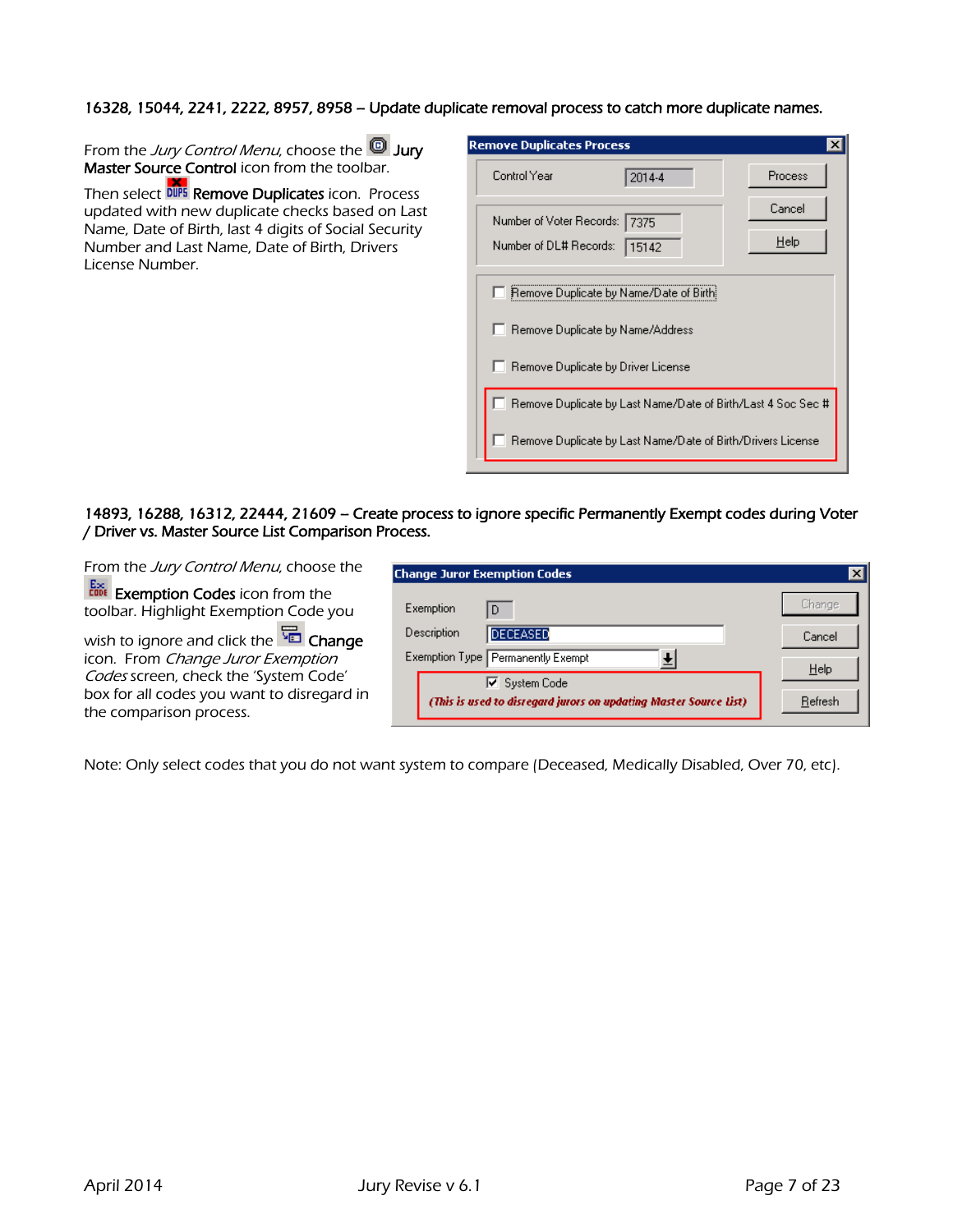## 16329, 10903 – Changes made to Voter / Driver vs. Master Source Comparison process.

| From the Jury Control Menu,                                                                                                                                              | Compare New Imported Record -vs- Master Source List Record                                                                                                                     | ×      |
|--------------------------------------------------------------------------------------------------------------------------------------------------------------------------|--------------------------------------------------------------------------------------------------------------------------------------------------------------------------------|--------|
| choose the <b>D</b> Jury Master Source                                                                                                                                   | <b>New Imported Record</b>                                                                                                                                                     |        |
| <b>Control</b> icon from the toolbar.                                                                                                                                    | Name                                                                                                                                                                           | Accept |
| Select the <b>C3</b> Process Records                                                                                                                                     | Birth Date 08/18/1965<br>Drivers License                                                                                                                                       | Reject |
| with Changes Against Master<br>Source List icon. Added references<br>to Permanent Exemption code,<br>and last time address was<br>changed manually and by the<br>system. | Address 1<br>Mailing<br>Address 2<br>Street<br>City<br>Zo   1<br>State<br><b>Option to disregard Phone and Email</b>                                                           | Cancel |
|                                                                                                                                                                          | Soc Sec #<br>information on Master Source Comparison.<br>"This is your current record"<br><b>Master Source List Record</b><br>Name<br>Birth Date 08/18/1965<br>Drivers License |        |
|                                                                                                                                                                          | Address 1<br>Address 2<br>City.<br>$Z_{\rm D}$<br>State                                                                                                                        |        |
|                                                                                                                                                                          | Soc Sec #                                                                                                                                                                      |        |
|                                                                                                                                                                          | Exemption<br><b>Permanent Exemption codes</b>                                                                                                                                  |        |
|                                                                                                                                                                          | Date Address was Manually Changed   0/0/0000<br><b>Manual address change tracking</b><br>File Updated Date<br>0/0/0000<br>Last time system updated MS List                     |        |

New columns added to *List Elibilibity Wheel* grid for last date updated reference. Click Polick Proc**ess Records with** Changes Against Master Source List icon and scroll to the last two columns on the right.

| File Updated Date | Date Address Manually Changed |
|-------------------|-------------------------------|
| 0/0/0000          | 0/0/0000                      |
| 0/0/0000          | 0/0/0000                      |
| 0/0/0000          | 0/0/0000                      |
| 0/0/0000          | 0/0/0000                      |
| 0/0/0000          | 0/0/0000                      |
| 0/0/0000          | 0/0/0000                      |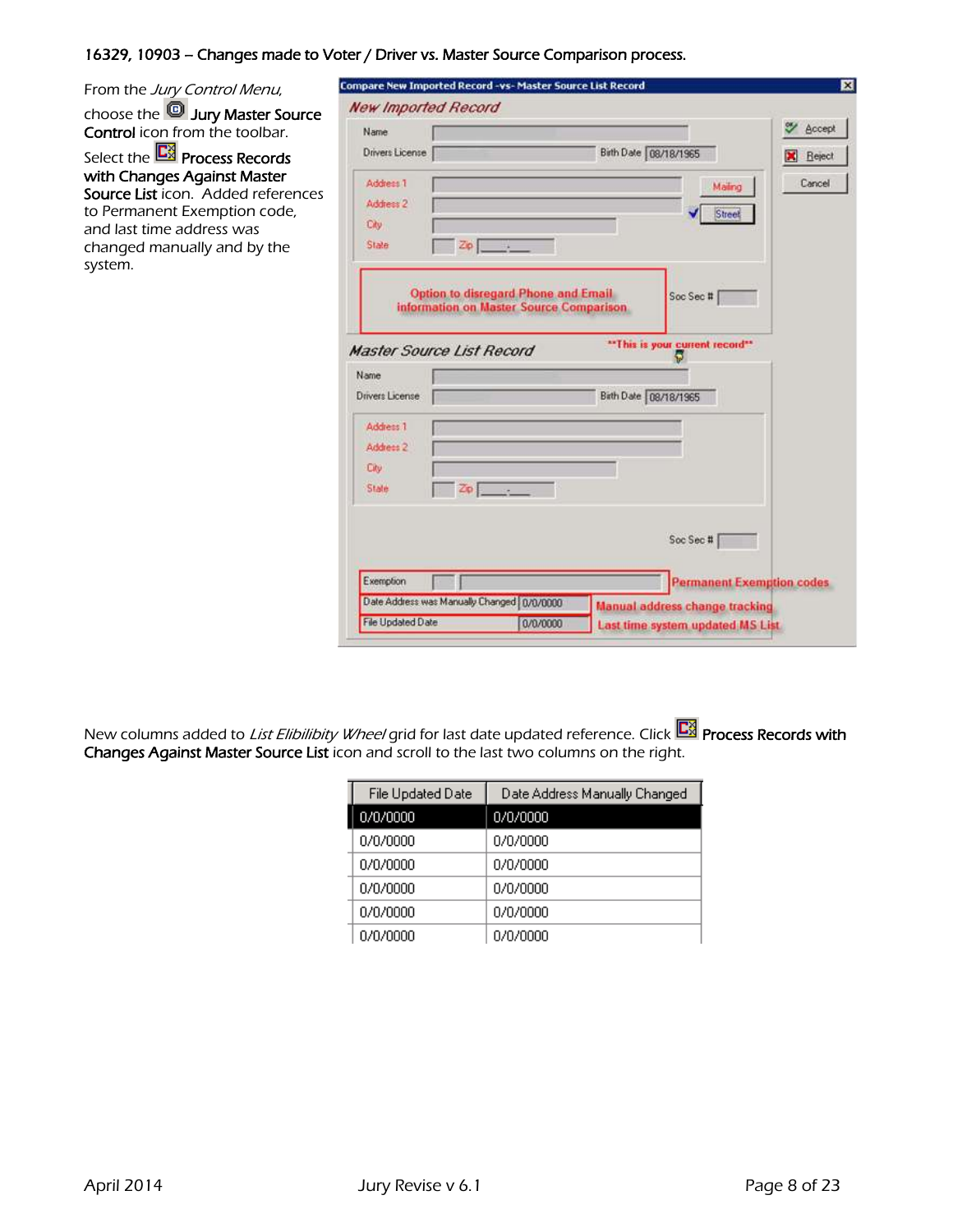## **Jury Main Menu**

## Panel

## 22376 – Added Notes to Panel.

From the Jury Main Menu, select the <sup>199</sup> Jury Panel Control icon, the List Panel Control will display.

| Jury Main Menu - [List Panel Control]<br>옛<br>File View Process<br>Window<br><b>Help</b><br>ø<br>間<br>$\mathbb{F} \otimes \mathbb{R}$<br>昌<br>IB.<br>$\mathbf{P}$<br>4<br>唱像<br>$\boxed{D}$<br>$\blacksquare$ to the $\blacksquare$<br>Select Different Year<br>Year<br>12014<br>吗<br>Select Type to List @ All @ Active @ Closed |            |                  |                   |           |           |                           |       |
|-----------------------------------------------------------------------------------------------------------------------------------------------------------------------------------------------------------------------------------------------------------------------------------------------------------------------------------|------------|------------------|-------------------|-----------|-----------|---------------------------|-------|
|                                                                                                                                                                                                                                                                                                                                   | Year-Panel | Panel Date Drawn | Panel Date Mailed | From      | To        | Active                    | Notes |
|                                                                                                                                                                                                                                                                                                                                   | 2014-3     | 4/7/2014         | 0/0/0000          | 4/10/2014 | 4/20/2014 | $\overline{\blacksquare}$ | П     |
|                                                                                                                                                                                                                                                                                                                                   | 2014-2     | 4/7/2014         | 0/0/0000          | 4/7/2014  | 4/10/2014 | ⊽                         | г     |
|                                                                                                                                                                                                                                                                                                                                   | 2014-1     | 3/18/2014        | 3/18/2014         | 1/1/2014  | 4/30/2014 | ⊽                         | ⊽     |
|                                                                                                                                                                                                                                                                                                                                   |            |                  |                   |           |           |                           |       |

Notes from List Panel Jurors screen.

| List Panel Jurors                                                                                                                                                                                                                                                                                                      |                                                                                                                                           |                                                                                                                                                       | $\vert x \vert$ |
|------------------------------------------------------------------------------------------------------------------------------------------------------------------------------------------------------------------------------------------------------------------------------------------------------------------------|-------------------------------------------------------------------------------------------------------------------------------------------|-------------------------------------------------------------------------------------------------------------------------------------------------------|-----------------|
| Year -- Panel #<br>$2014-1$<br>Panel Date Drawn<br>3/18/2014<br>Panel Date Mailed<br>3/18/2014                                                                                                                                                                                                                         | <b>V</b> Active<br>From 1/1/2014<br>4/30/2014<br>To                                                                                       | Q<br>Panel Notes<br>✓<br>6<br><b>Print Qualifications</b>                                                                                             |                 |
| Sort by: C Name C Report Display Additional text                                                                                                                                                                                                                                                                       |                                                                                                                                           |                                                                                                                                                       |                 |
| Image<br>HALRAIS "HONNA'S<br><b>HOLIDAY ANCHOR LES</b><br>FW monet waterstreet. decise<br><b>INDIA IN CALCARD</b><br><b>JOURNER LANDERS</b><br>調調 用調話<br>HOROFINGAL LOURICH<br>CLEWS: EEMBE FIX<br>NELSON RODAEY<br>PRESTABLING REPORTED AT A<br>WELLMARK POUNDE I<br><b>PAULES CYNTHIA</b><br><b>IN AIRIUS CHANNI</b> | Year-Panel<br>$2014-1$<br>Panel Date Drawn<br>3/18/2014<br>Panel Date Mailed<br>3/18/2014<br>Page 1<br><b>Notes</b><br><b>PANEL NOTES</b> | <b>V</b> Active<br>From 1/1/2014<br>To<br>4/30/2014<br>$\rightarrow$<br>of<br>Ħ<br>Click the Save button after you make a change to continue working. | Save            |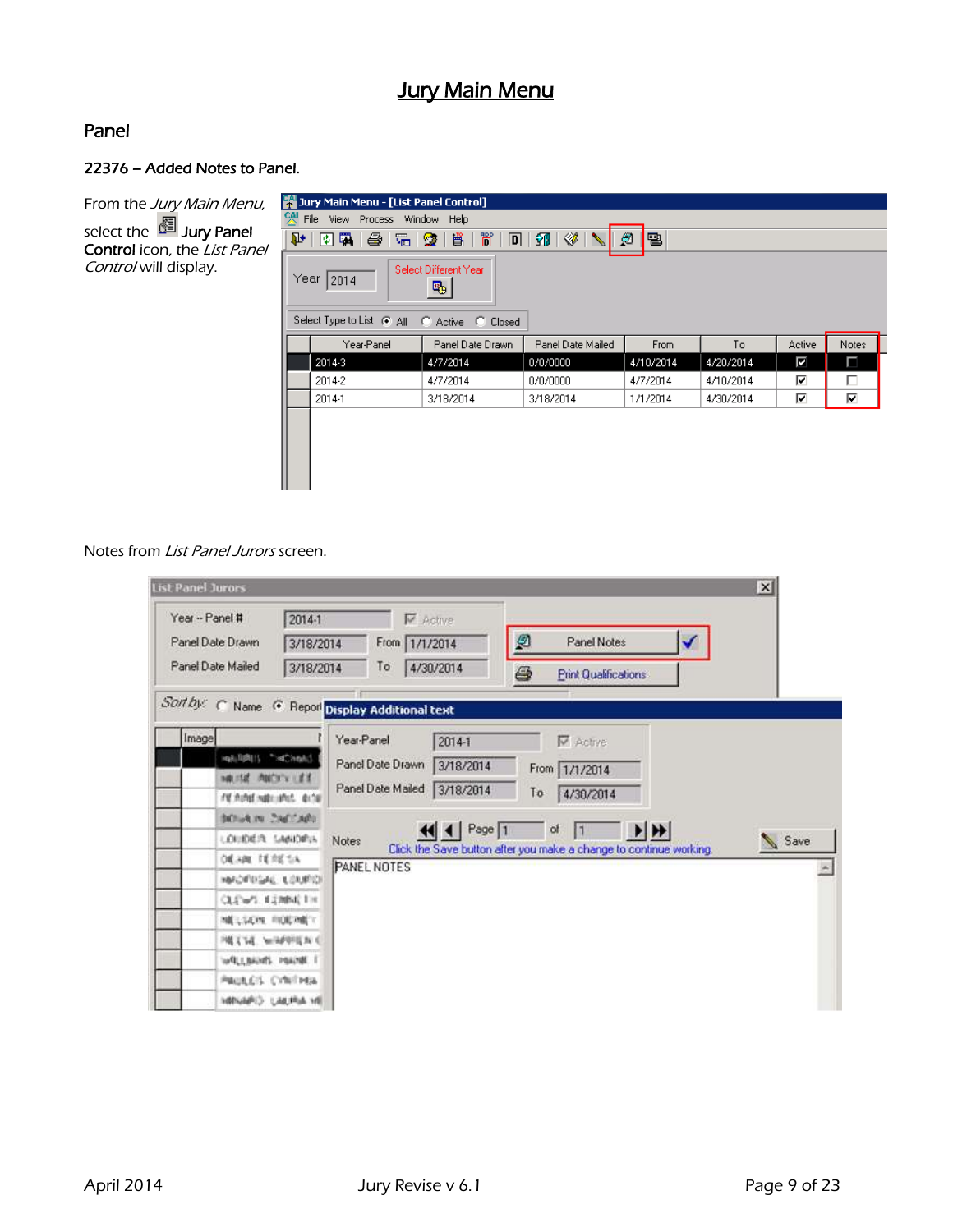## 20235 – Added filter options on List Panel Jurors screen.

From the Jury Main Menu, select the <sup>199</sup> Jury Panel Control icon. Select Panel by highlighting and clicking the  $L$ ist **Jurors on a Panel** icon.

| Year - Panel #                                                  |      | 2014-1                        |               | <b>V</b> Active       |                                               |                             |                     |             |
|-----------------------------------------------------------------|------|-------------------------------|---------------|-----------------------|-----------------------------------------------|-----------------------------|---------------------|-------------|
| Panel Date Drawn<br>3/18/2014<br>Panel Date Mailed<br>3/18/2014 |      |                               |               |                       | From 1/1/2014                                 |                             | ø                   | Panel Notes |
|                                                                 |      | To                            | 4/30/2014     |                       | ê                                             | <b>Print Qualifications</b> |                     |             |
|                                                                 |      | Sart by: C Name G Reporting # |               | Filter by Status: [A] |                                               |                             |                     |             |
| Image                                                           | Qual |                               | <b>JANUAR</b> |                       | Αll<br>Completed                              |                             | <b>Status</b>       |             |
|                                                                 | 鬯    | HANDERSTE METHOLASE 2         | <b>Mail</b>   |                       | Docket                                        |                             | Qualified           |             |
|                                                                 | 豐    | 网络共同 用机面包 法定                  |               |                       | Exempt<br>No Response                         |                             | Exempt              |             |
|                                                                 |      | FERRICHALLED, NON HE JEAN     |               |                       | Postponed<br>Qualified                        |                             | Qualified           |             |
|                                                                 |      | <b>BUILD CRETARE SEA</b>      |               |                       | Hold-Reactivate                               |                             | Postponed           |             |
|                                                                 |      | LOLD BOX, SAUMORA INNOVA      |               |                       | <b>Hold Student</b><br><b>Hold Occupation</b> |                             | <b>Hold Student</b> |             |
| ∠                                                               |      | CRUBBS, TX198 Tue             |               |                       |                                               |                             | Hold Occupation     |             |
|                                                                 |      |                               |               |                       |                                               |                             |                     |             |

## 22377 – Added filter options on Jury Panel Control screen.

From the Jury Main Menu, select the **DE Jury Panel Control** icon, the List Panel Control will display.

|   | Jury Main Menu - [List Panel Control]                     |                  |                |  |  |  |  |  |
|---|-----------------------------------------------------------|------------------|----------------|--|--|--|--|--|
| 옛 | File<br>View Process Window<br>Help                       |                  |                |  |  |  |  |  |
|   | 間<br> [5][磷  425  158  158  158 <br>⋘<br>ՄԻ Ե<br>ÎЮ<br> D |                  |                |  |  |  |  |  |
|   | Select Different Year<br>Year<br>2014                     |                  |                |  |  |  |  |  |
|   | Select Type to List @ All @ Active @ Closed               |                  |                |  |  |  |  |  |
|   | Year-Panel                                                | Panel Date Drawn | Panel Date Mai |  |  |  |  |  |
|   | 2014-3                                                    | 4/7/2014         | 0/0/0000       |  |  |  |  |  |
|   | 2014-2                                                    | 4/7/2014         | 0/0/0000       |  |  |  |  |  |
|   | 2014-1                                                    | 3/18/2014        | 3/18/2014      |  |  |  |  |  |
|   |                                                           |                  |                |  |  |  |  |  |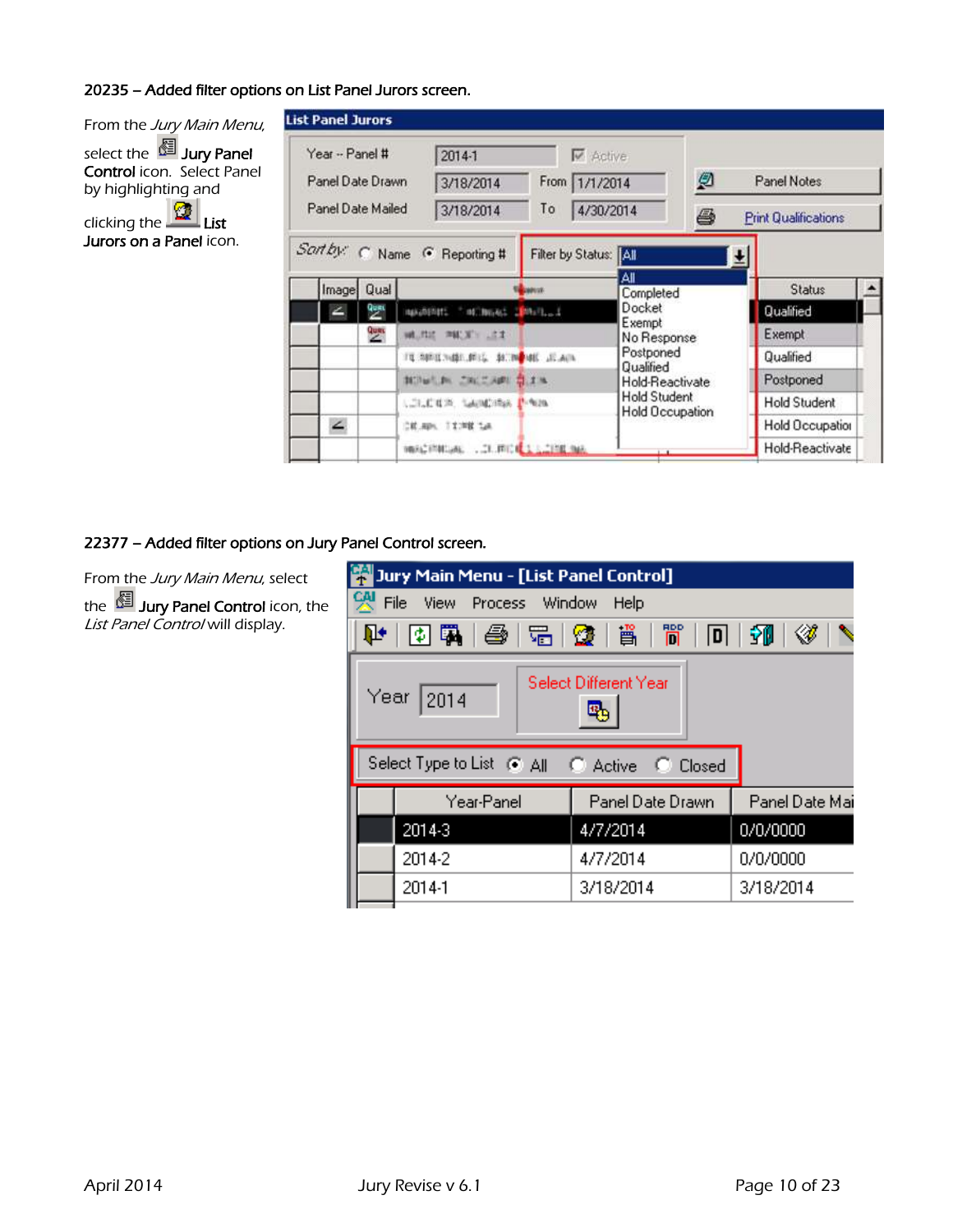20248 – New columns / options for viewing and printing scanned Qualification Forms.



## Image column = Images tied to Panel

Qual column = Scanned Qualification Form (scan on Change Master Source List screen) Print Scanned Qualifications = Print all scanned Qualification Forms for selected Panel View Scanned Qualifications = View all scanned Qualification Forms for selected Panel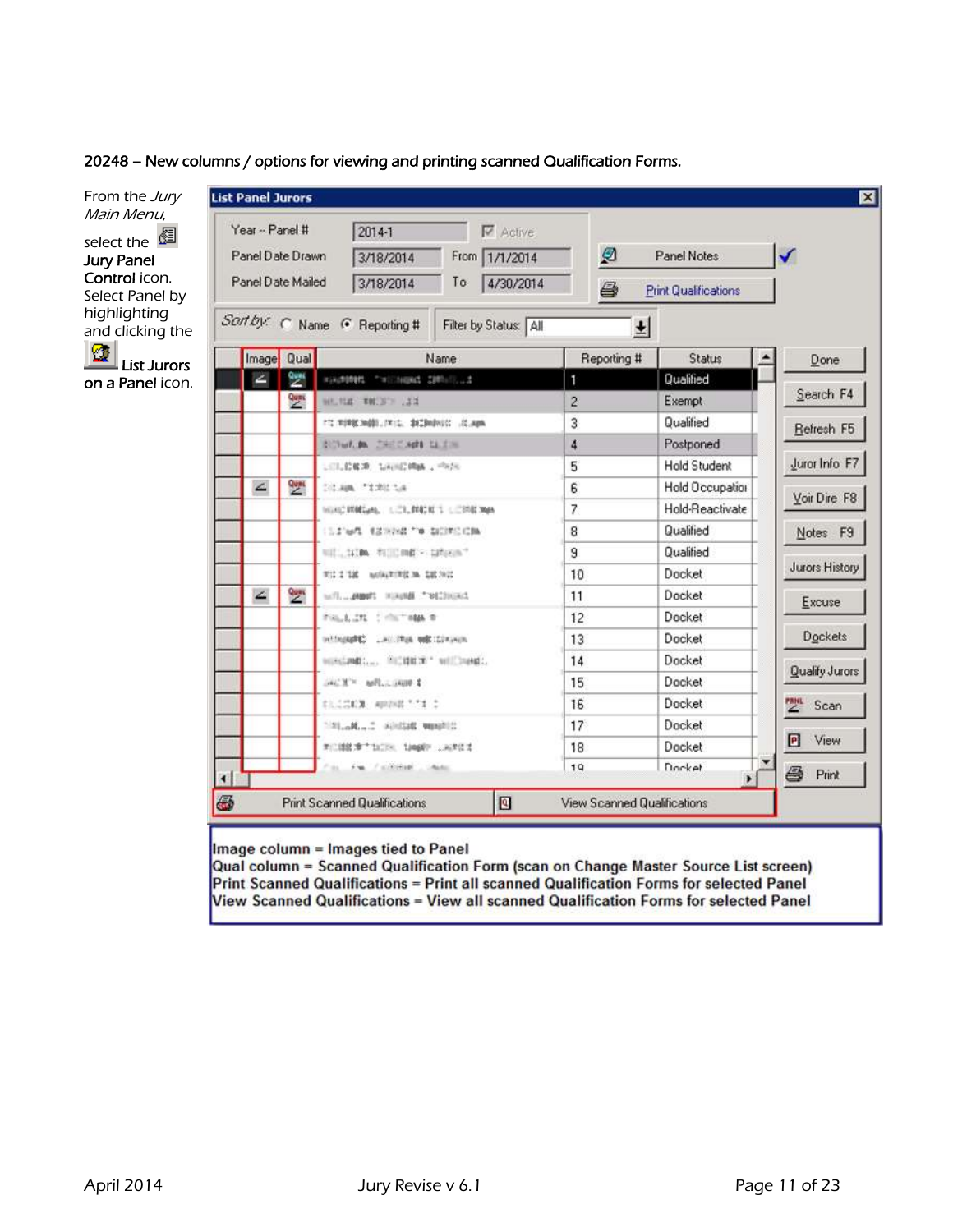Note: Qualification Forms are scanned / viewed on Change Master Source List Screen.

| Last Name                                                                                                        |                                   |                                                  |                     |                                      |             | Master Source       |
|------------------------------------------------------------------------------------------------------------------|-----------------------------------|--------------------------------------------------|---------------------|--------------------------------------|-------------|---------------------|
| First Name                                                                                                       | THOMAS                            |                                                  |                     |                                      | 11186       |                     |
| Middle                                                                                                           |                                   |                                                  | Suffix              |                                      | Docket      |                     |
| Drivers License                                                                                                  |                                   |                                                  | Donate Jury Fees?   |                                      |             |                     |
|                                                                                                                  | Street                            |                                                  | Mail                |                                      |             | Panel               |
| Address 1                                                                                                        |                                   |                                                  |                     |                                      | 2014        | Ħ                   |
| Address 2                                                                                                        |                                   |                                                  |                     |                                      | Reporting # | n                   |
| City                                                                                                             |                                   |                                                  |                     |                                      | Docket      | ÷                   |
| State                                                                                                            | ID Zip                            |                                                  | Zip                 | $\sim$                               |             |                     |
|                                                                                                                  |                                   | {Copy Street Address to Mailing Address} Copy -> |                     |                                      |             | <b>Docket</b>       |
|                                                                                                                  |                                   |                                                  |                     |                                      |             |                     |
|                                                                                                                  |                                   |                                                  |                     |                                      | Docket # 1  |                     |
|                                                                                                                  |                                   | Distance                                         | $\ddot{\mathbf{0}}$ |                                      | Eligible    |                     |
|                                                                                                                  | 08/26/1942                        | Date Qual Sent                                   | 2/13/2012           |                                      |             |                     |
|                                                                                                                  | - 1<br>$-14$                      | Postponed                                        | 0/0/0000            |                                      |             | <b>Change</b>       |
|                                                                                                                  | 104                               | Exemption                                        |                     |                                      |             |                     |
|                                                                                                                  |                                   | Available Date                                   | 8/0/0000            | [Temp Exemption]                     |             | Cancel All          |
|                                                                                                                  | ÷                                 | E-mail                                           |                     |                                      |             | Cancel              |
|                                                                                                                  | Date Address was Manually Changed | 0/0/0000                                         |                     | M. Assigned to a Panel? M. Vor Dire? |             | Help                |
|                                                                                                                  |                                   | 0/0/0000                                         |                     |                                      |             |                     |
| Soc Sec #<br>Birth Date<br>Home Phone<br>Work Phone<br>Extension.<br>Cell Phone<br>File Updated Date<br>Vor Dire | E Excused                         | 6d Source                                        | Juror Panels        | <b>Sept</b><br>Juror Dockets         | Scan        | 뇌<br><b>Retresh</b> |

## Docket

## 20235 – Added filter options on List Docket Jurors screen.

From the *Jury Main Menu*, select the <sup>Tu</sup>l **Jury** Docket Control icon. Select Docket by

highlighting and clicking the **FINAL List Jurors on a Docket** icon.

| <b>List Docket Jurors</b>     |                                 |                       |                     |  |  |  |
|-------------------------------|---------------------------------|-----------------------|---------------------|--|--|--|
| Docket #                      | 2014-1-1                        | Docket Type           | District - Criminal |  |  |  |
| Judge #                       | DEAN HANSON<br>$\overline{2}$   |                       |                     |  |  |  |
| Court Location   MERIDIAN     |                                 | Pulled<br>3/18/2014   | Reporting           |  |  |  |
| Court Room                    | 202                             | Closed<br>0/0/0000    | Reporting           |  |  |  |
| Sartbyc                       | Mass Assign Attendance:         |                       | Mass Assign Pa      |  |  |  |
| $\bigcap$ Name                |                                 | Alfendance            |                     |  |  |  |
| C Reporting #                 | Full Days $\boxed{0}$           | Half Days $\boxed{0}$ | Mileage             |  |  |  |
| Filter by Status: <b>[All</b> |                                 |                       |                     |  |  |  |
| Image<br>Qu                   | Αll<br>Eligible                 | ame                   | Reporting #         |  |  |  |
| 乮<br>∠                        | Not Paid                        | <b>S ORVILLE</b>      | 1                   |  |  |  |
|                               | Completed<br>In Court           | <b>CHEL</b>           | 77                  |  |  |  |
|                               | <del>onown,oono.(</del> N LENNA |                       | 78                  |  |  |  |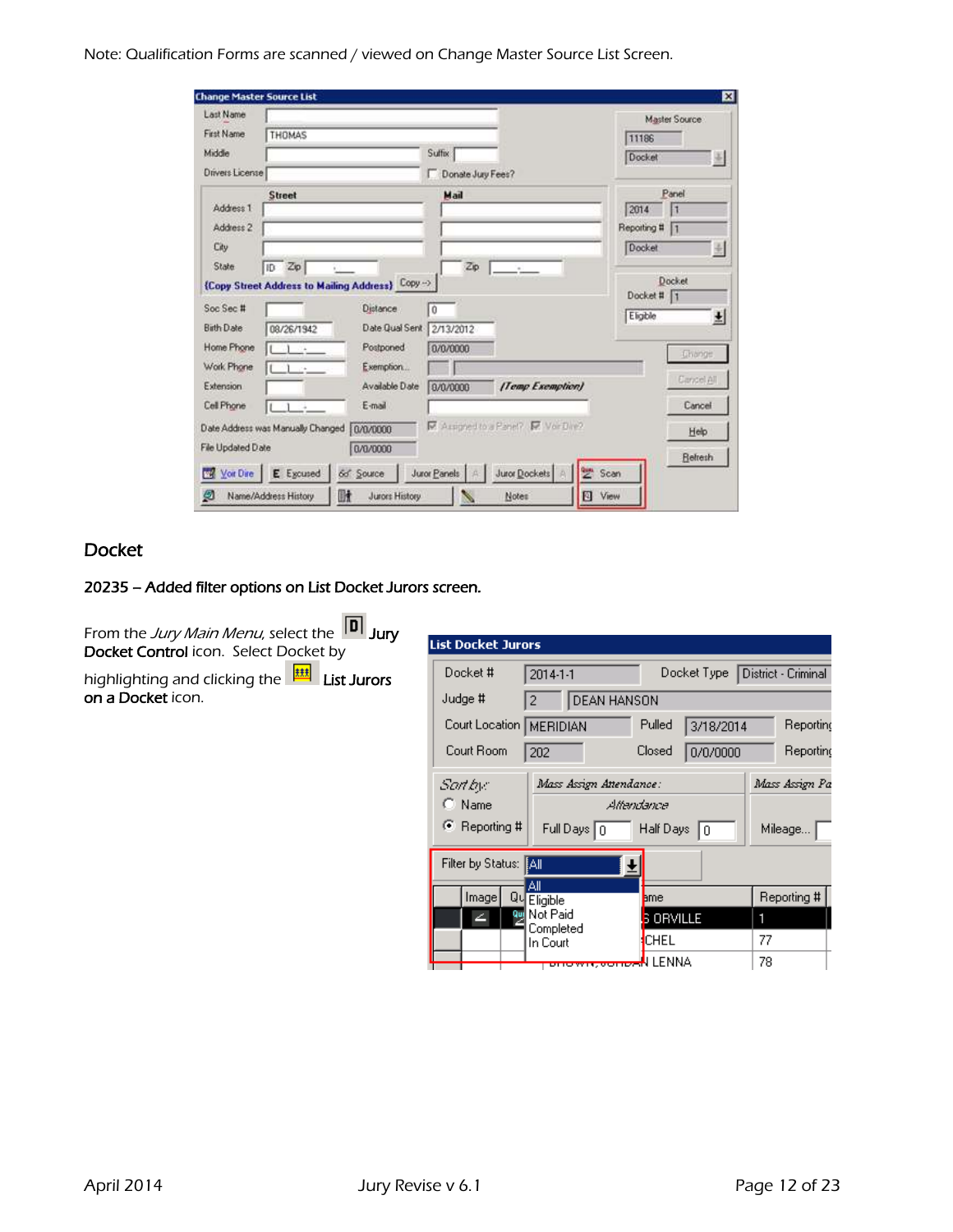## 22376 – Added Notes to Docket.

From the Jury Main Menu, select the Jury Docket Control icon, the *List Docket* Control will display.

|   |              | Jury Main Menu - [List Docket Control]                                     |                        |                |         |              |
|---|--------------|----------------------------------------------------------------------------|------------------------|----------------|---------|--------------|
| 옛 |              | File View Process Window<br>Help                                           |                        |                |         |              |
| ℙ | 图刷           | ■■■■<br> 唱 曝   <br>16                                                      | 태 팀 <br>$\blacksquare$ | @<br>母日        |         |              |
|   | Year<br>2014 | Select Different Year<br>吗<br>Select Type to List: @ All @ Active @ Closed |                        |                |         |              |
|   | Notes        | Year - Panel # - Docket #                                                  | Court Room             | Court Location | Judge # |              |
|   | ш            | 2014-1-3                                                                   | 1                      | <b>JEROME</b>  | 1       | DOC3DESC1    |
|   |              | 2014-1-2                                                                   |                        | <b>JEROME</b>  |         | DOC 2 DESC 1 |
|   | ⊽            | 2014-1-1                                                                   | 0                      | <b>JEROME</b>  |         | <b>TEST</b>  |
|   |              |                                                                            |                        |                |         |              |

Notes from List Docket Jurors screen.

| Docket #<br>Judge #                 | $2014 - 1 - 1$                              | Docket Type<br>District<br><b>Docket Notes</b>                                                                                                             |      |
|-------------------------------------|---------------------------------------------|------------------------------------------------------------------------------------------------------------------------------------------------------------|------|
| Court Location<br>Court Room        | 0                                           | Reporting Date 4/1/2014<br>Pulled<br>3/18/2014<br>Closed<br>Reporting Time 8:00 am<br>0/0/0000<br>V Active                                                 |      |
| Sort by:<br>C Name<br>← Reporting # | Alter                                       | Done<br>Mass Assign Attend Display Additional text<br>Docket Type District<br>Docket # 2014-1-1                                                            |      |
| Filter by Status: All<br>Image      | Full Days 0<br>Nar<br><b>Wallengton (F)</b> | $\blacktriangleright$ $\blacktriangleright$<br>Page 1<br>of<br>Notes<br>Click the Save button after you make a change to continue working.<br>DOCKET NOTES | Save |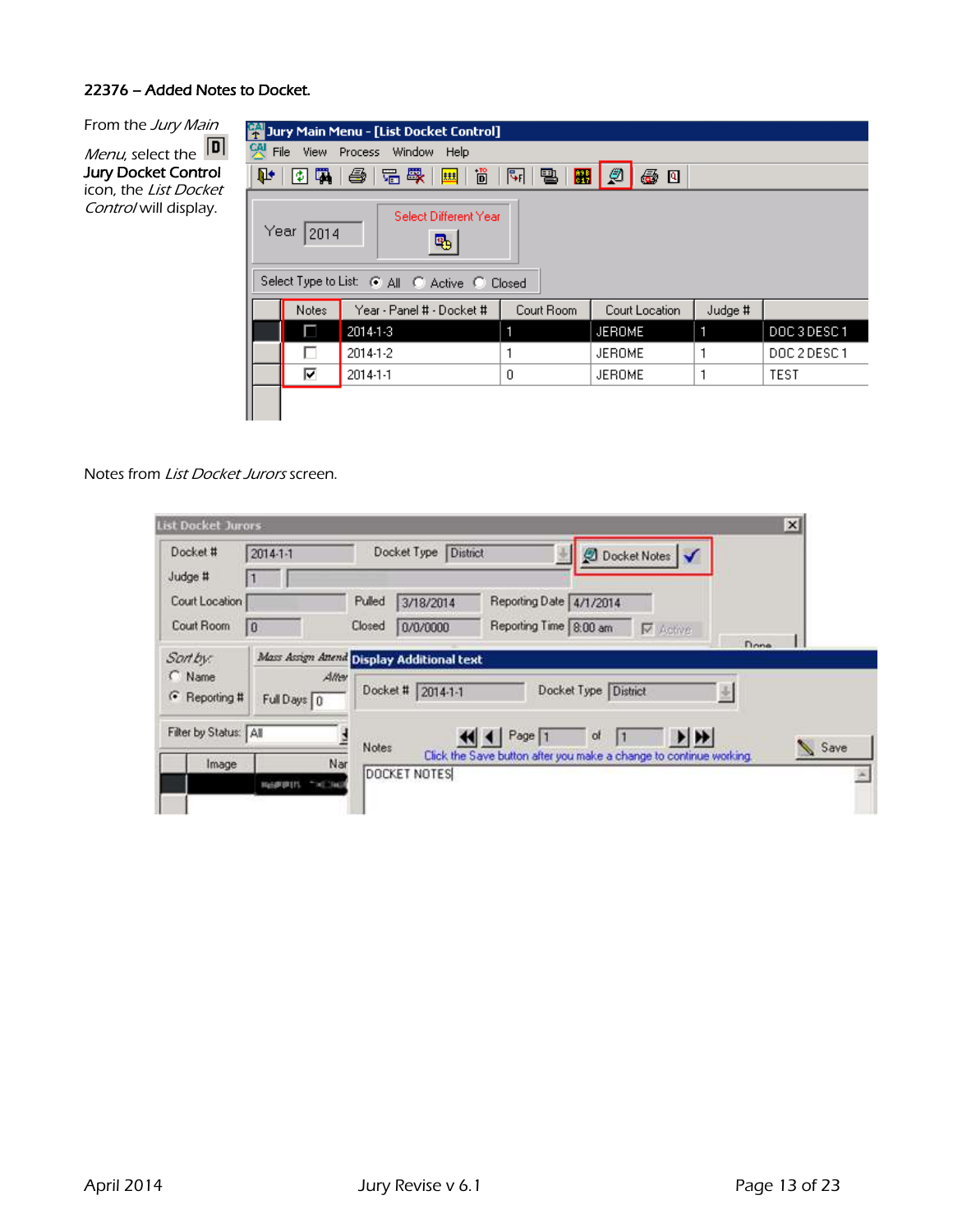## 4889 – Added new fields for reporting on Docket statistics.

From the Jury Main Menu, select the I<sup>ur</sup>l **Jury Docket Control** icon, the *List Docket Control* will display. Click the **Full Change** icon. From Change Docket Control, added fields to screen for new report Docket Statistics

(JY382).

| <b>Change Docket Control</b> |                                                  |                                                   | Change           |
|------------------------------|--------------------------------------------------|---------------------------------------------------|------------------|
| Panel Year                   | 2014                                             |                                                   | Cancel           |
| Panel #                      |                                                  |                                                   | Help             |
| Docket Control #             | $\overline{3}$                                   |                                                   | <b>Refresh</b>   |
| Docket Type                  | District                                         | Date Pulled 4/7/2014<br>æ                         |                  |
| Docket Control Active?       | <b>District</b>                                  | Date Closed 0/0/0000                              | <b>IL! Close</b> |
| Docket Control Desc.1        | Magistrate<br>District - Civil                   |                                                   |                  |
| Docket Control Desc.2        | District - Criminal<br>Magistrate - Civil        |                                                   |                  |
| Docket Control Desc. 3       | Magistrate - Criminal                            |                                                   |                  |
| Docket Control Desc. 4       | DOC3DESC4                                        |                                                   |                  |
| <b>Reporting Date</b>        | 4/15/2014                                        | Reporting Time 9.00 am<br>Expected Trial End Date | 4/20/2014        |
| Court Room                   |                                                  |                                                   |                  |
| Judge #                      |                                                  |                                                   |                  |
| Court Location               |                                                  | COUNTY COURTHOUSE                                 |                  |
| Trial Information            | V Went to Trial                                  |                                                   |                  |
| Trial End Date               | 4/25/2014                                        | Trial Length in Days 10                           |                  |
| # of Jurors on Trial         |                                                  |                                                   |                  |
|                              | (Calculation is based on Jurors with Attendance) |                                                   |                  |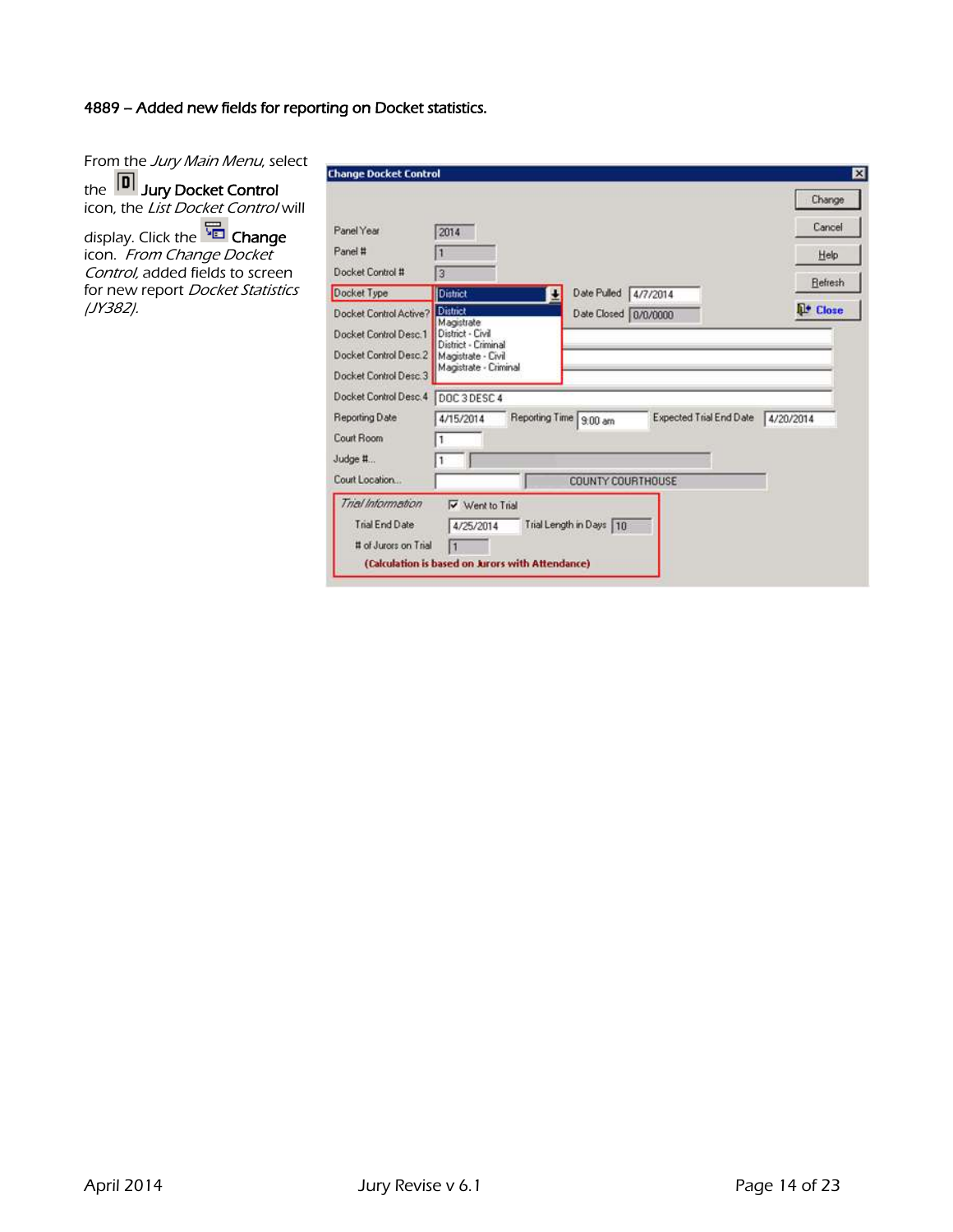20248 – New columns / options for viewing and printing scanned Qualification Forms.

| From the<br>Jury Main<br>Menu, select<br>$\boxed{\mathbf{D}}$ Jury<br>the                                                                | File View Process Window<br>ū.<br>同国                                                                                                | Jury Main Menu - [List Docket Control]<br>Help<br>&<br>品感<br>Ö<br>$\mathcal{C}$<br>명<br>ままま                                                                                                                                                                                    | 田の品                   | (2)                                                                        |              |                                 |                        |
|------------------------------------------------------------------------------------------------------------------------------------------|-------------------------------------------------------------------------------------------------------------------------------------|--------------------------------------------------------------------------------------------------------------------------------------------------------------------------------------------------------------------------------------------------------------------------------|-----------------------|----------------------------------------------------------------------------|--------------|---------------------------------|------------------------|
| <b>Docket</b><br>Control icon.<br>Select<br>Docket by<br>highlighting<br>and clicking<br>魅<br>List<br>the<br>Jurors on a<br>Docket icon. | <b>List Docket Jurors</b><br>Docket #<br>Judge #<br>$\overline{2}$<br>Court Location   MERIDIAN<br>Court Room<br>Sort by:<br>C Name | Docket Type District - Criminal<br>2014-1-1<br><b>DEAN HANSON</b><br>Pulled<br>3/18/2014<br>202<br>0/0/0000<br>Closed<br>Mass Assign Attendance:<br>Attendance                                                                                                                 | Mass Assign Payments: | Reporting Date 4/15/2014<br>Reporting Time 9:00 am<br><b>Payment Codes</b> |              | Docket Notes<br><b>V</b> Active | ⊠<br>Done<br>Search F4 |
|                                                                                                                                          | ← Reporting #                                                                                                                       | Half Days 0<br>Full Days 0                                                                                                                                                                                                                                                     | Mileage               |                                                                            | Service      |                                 | Refresh F5             |
|                                                                                                                                          | Filter by Status: All                                                                                                               | 뇌                                                                                                                                                                                                                                                                              |                       |                                                                            |              | 3                               | <b>P</b> View          |
|                                                                                                                                          | Image Qual                                                                                                                          | Name                                                                                                                                                                                                                                                                           | Reporting #           | <b>Status</b>                                                              | Full         | Half                            | Copy Docket            |
|                                                                                                                                          | ١Ť                                                                                                                                  | <b>DIEDMAG, CERVILLE</b><br><b>Bill Change</b>                                                                                                                                                                                                                                 | 1                     | Not Paid                                                                   | 5            | $\overline{c}$                  | Copy Selected          |
|                                                                                                                                          |                                                                                                                                     |                                                                                                                                                                                                                                                                                | 77                    | Eligible                                                                   | $\mathbf{0}$ | $\mathbf{0}$                    |                        |
|                                                                                                                                          |                                                                                                                                     | \$950 hails, JUPELES, LENDIS                                                                                                                                                                                                                                                   | 78                    | Eligible                                                                   | 0            | $\mathbf{0}$                    | $\Sigma$ In Court      |
|                                                                                                                                          |                                                                                                                                     | DRUMPER, TRAINIER'S RESERVING.                                                                                                                                                                                                                                                 | 79                    | Eligible                                                                   | ū            | 0                               | $\Sigma$ Release       |
|                                                                                                                                          |                                                                                                                                     | outlith? clm. import: . Young                                                                                                                                                                                                                                                  | 80                    | Eligible                                                                   | 0            | $\mathbf{0}$                    |                        |
|                                                                                                                                          | ques<br>2                                                                                                                           | PETERISEN, EZ NIP: 122                                                                                                                                                                                                                                                         | 81                    | Eligible                                                                   | o            | 0                               | $\Sigma$ Reactivate    |
|                                                                                                                                          | $\frac{q_{\text{max}}}{2}$                                                                                                          | SANIARS CITES NATIONALS                                                                                                                                                                                                                                                        | 82                    | Eligible                                                                   | ū            | 0                               |                        |
|                                                                                                                                          |                                                                                                                                     | \$1.1" "! April " "Hilt" :                                                                                                                                                                                                                                                     | 83                    | Eligible                                                                   | $\Omega$     | $\mathbf 0$                     | $\Sigma$ Altendance    |
|                                                                                                                                          |                                                                                                                                     | "WEBSTREET, WAT "WE'N WHIPMAL.                                                                                                                                                                                                                                                 | 84                    | Eligible                                                                   | ū            | 0                               | $\Sigma$ Pay Jurors.   |
|                                                                                                                                          |                                                                                                                                     | APERMISS LINEAR                                                                                                                                                                                                                                                                | 85                    | Eligible                                                                   | O            | Ü                               |                        |
|                                                                                                                                          |                                                                                                                                     | EDUCANTLE 1 DETAILED                                                                                                                                                                                                                                                           | 86                    | Eligible                                                                   | 0            | 0                               |                        |
|                                                                                                                                          | $\left  \cdot \right $                                                                                                              |                                                                                                                                                                                                                                                                                | $\sim$                | $r + 41$                                                                   |              | $\overline{ }$<br>٠             |                        |
|                                                                                                                                          | F7<br>Juror Info                                                                                                                    | Jurors History F9<br>Voir Dire<br>F <sub>8</sub>                                                                                                                                                                                                                               |                       | Attendance F10                                                             | Payments     | F11                             |                        |
|                                                                                                                                          |                                                                                                                                     |                                                                                                                                                                                                                                                                                |                       |                                                                            |              |                                 |                        |
|                                                                                                                                          |                                                                                                                                     | 1 - Image column = Scanned image tied to Panel<br>1 - Qual column = Scanned Qualification Form (scan on Change Master Source List screen)<br>2 - Printer 'Q' Icon = Prints all scanned Qualification Forms for Docket<br>3 - View 'P' Icon = View selected juror's Panel image |                       |                                                                            |              |                                 |                        |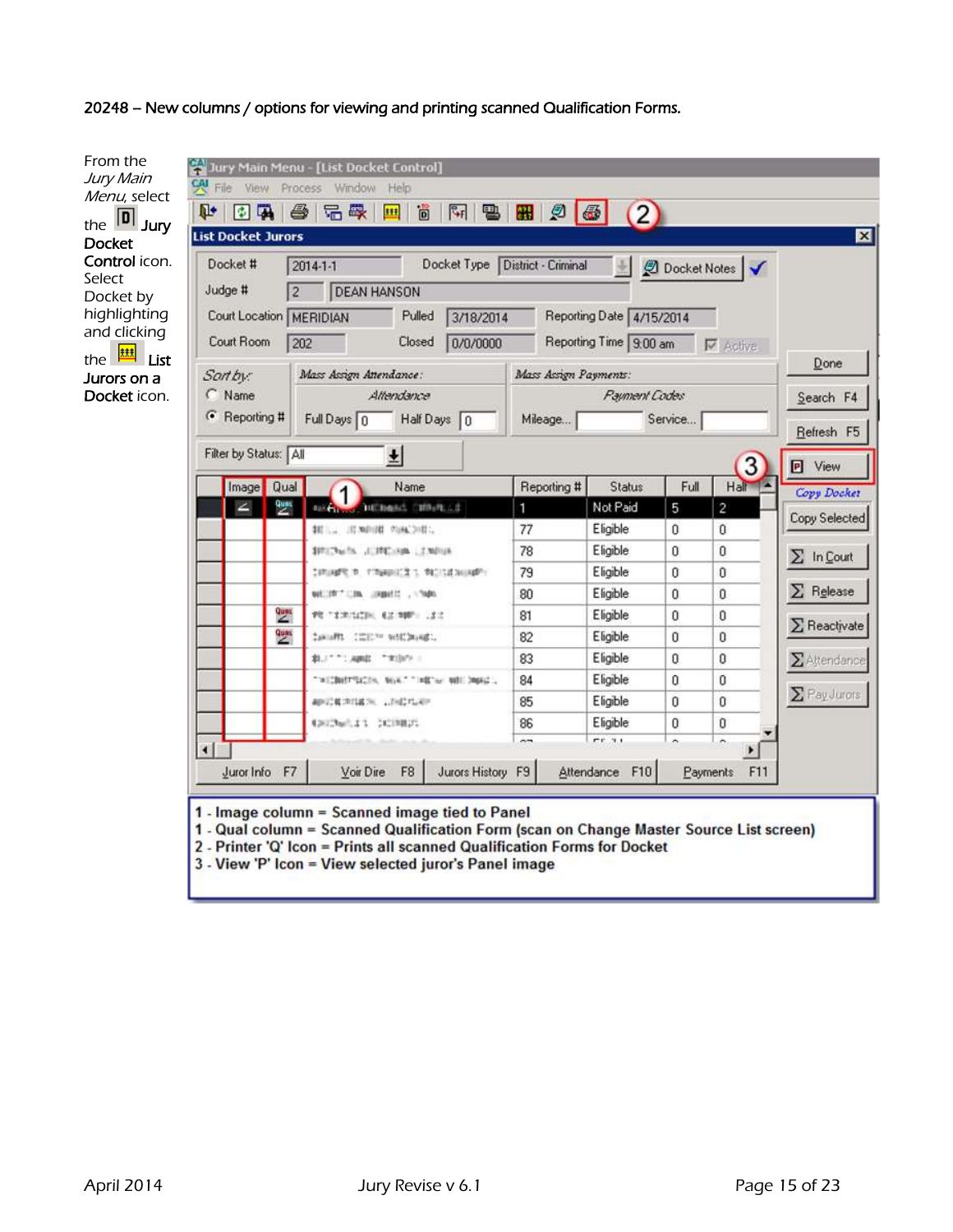## Master Source List

## 20235 – Added filter options on Master Source List screen.

| From the <i>Jury Main Menu</i> , select the 별<br><b>Master Source List</b> icon. | ₽                                     | <b>i Jury Main Menu - [List Master Source List]</b><br>CAI File View Process Window Help<br>04 6 5 6 6 7 8 0 - 0 2 8 6 |                      |                                        |  |
|----------------------------------------------------------------------------------|---------------------------------------|------------------------------------------------------------------------------------------------------------------------|----------------------|----------------------------------------|--|
|                                                                                  | Select Different Year<br>$\mathbb{R}$ |                                                                                                                        | Filter by Status: AT | ΙAΙ                                    |  |
|                                                                                  | Image                                 |                                                                                                                        | N <sub>ame</sub>     | Eligible<br>No Response                |  |
|                                                                                  |                                       | <b>277 METALS METAL</b>                                                                                                |                      | Qualified<br>Exempt                    |  |
|                                                                                  |                                       | Box \$57,000 PC \$1.100 F                                                                                              |                      | Panel                                  |  |
|                                                                                  |                                       | <b>BE SHARE ALLOW</b>                                                                                                  |                      | Docket                                 |  |
|                                                                                  |                                       | 498. 22193791 213004                                                                                                   |                      | Postponed<br>Inactive                  |  |
|                                                                                  |                                       | TAHTMETA 1                                                                                                             |                      | Hold-Reactivate                        |  |
|                                                                                  |                                       | meetilischen. 1129am.2 -                                                                                               |                      | <b>Hold Student</b><br>Hold Occupation |  |
|                                                                                  |                                       | neets) alleen. Little:                                                                                                 |                      |                                        |  |

۷

wellington, crisis

NOTES OF CHECK HE CAN BE

## 9900 – Updated Notes field on Master Source List screen to free format entry.

| From the Jury Main Menu,                                                                          | <b>Display Additional text</b>                                                                                                         | 図                 |
|---------------------------------------------------------------------------------------------------|----------------------------------------------------------------------------------------------------------------------------------------|-------------------|
| select the <b>E</b> Master<br>Source List icon. Select<br>juror and click $\overline{\mathbb{G}}$ | RONALD<br>Name<br>Docket<br>5628<br>Seq#<br>Status<br>亚                                                                                |                   |
| Change icon. From<br>Change Master Source List                                                    | $\frac{1}{2}$<br>$\left  \right $ Page 1<br>of<br>Save<br>Notes:<br>Click the Save button after you make a change to continue working. |                   |
| screen and click                                                                                  | 4/7/2014<br>THIS FIELD CAN BE TYPED IN AND SAVED.                                                                                      | Done              |
| Notes                                                                                             | 4/8/2014                                                                                                                               | Previous          |
| <b>Notes</b> button.                                                                              | IT CAN ALSO BE PRINTED USING THE PRINT BUTTON.                                                                                         | Next              |
|                                                                                                   |                                                                                                                                        | <b>Eirst Page</b> |
|                                                                                                   |                                                                                                                                        | Last Page         |
|                                                                                                   |                                                                                                                                        | Cancel            |
|                                                                                                   |                                                                                                                                        | Help              |
|                                                                                                   |                                                                                                                                        | Refresh           |
|                                                                                                   |                                                                                                                                        | New Page          |
|                                                                                                   |                                                                                                                                        | Spell Check       |
|                                                                                                   |                                                                                                                                        | 6<br>Print        |

Panel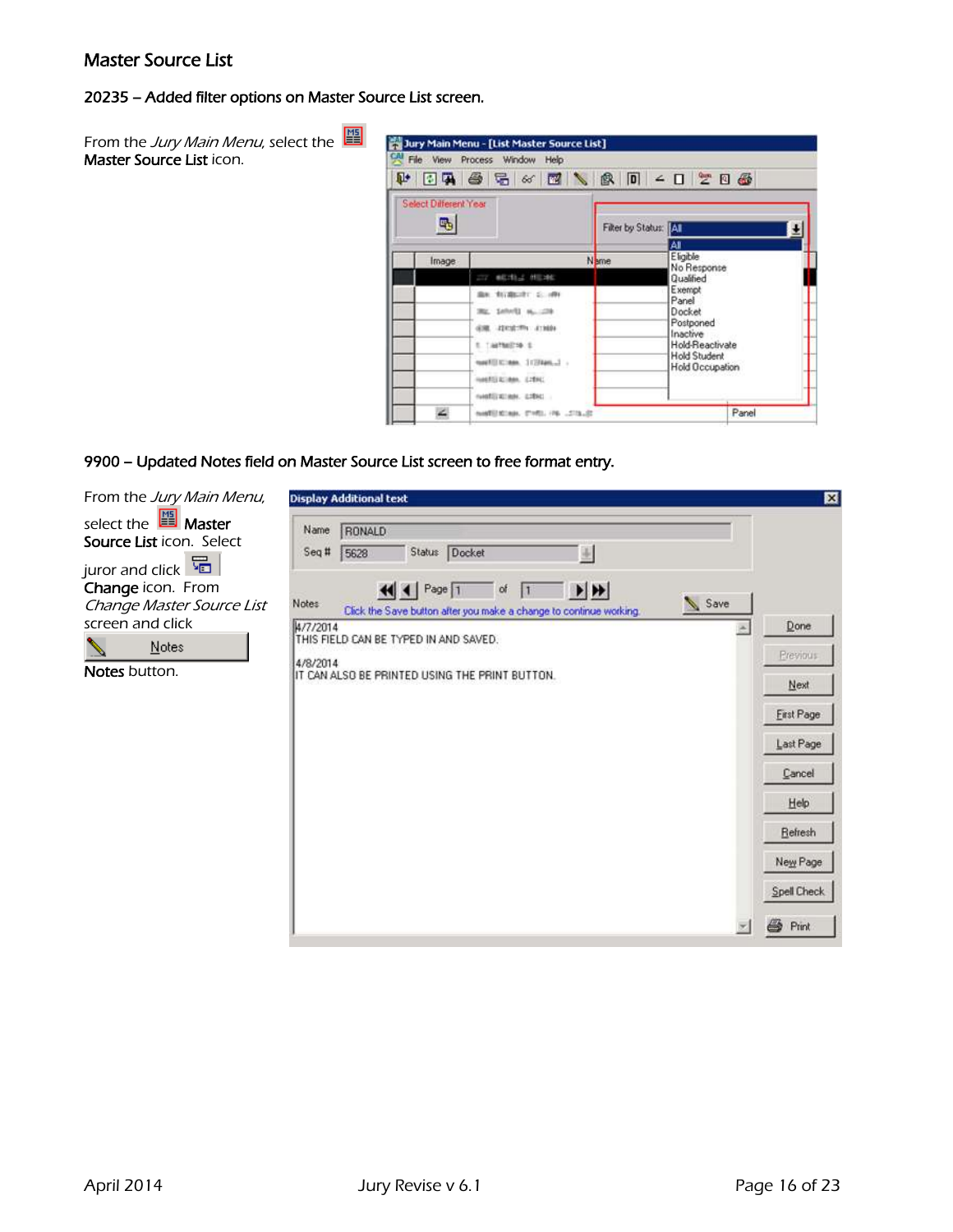## 20181 – Add way to get back to current Master Source List if another year is selected.

From the Jury Main Menu, select the  $\Box$  Master Source List icon. If a different year is selected, a box will appear to allow you to get back to the current Master Source List.

| Select Different Year |             | <b>List Jury Master Source Control</b> | $\vert x \vert$ |
|-----------------------|-------------|----------------------------------------|-----------------|
|                       |             | Year                                   | Select          |
|                       |             | 2004                                   |                 |
| Image                 |             | 2002                                   | Cancel          |
|                       | AARD        | 2000                                   | Refresh         |
|                       | ABBIS       | 1997                                   |                 |
|                       | ABBIS       | 1995                                   | Help            |
|                       | ABBC        |                                        |                 |
|                       | <b>ABEF</b> |                                        |                 |
|                       | ABOU        |                                        |                 |
|                       | ABRA        |                                        |                 |
|                       | <b>ACEM</b> |                                        |                 |

| Go Back to Current Master Source List                        |
|--------------------------------------------------------------|
| Select box to return to current<br><b>Master Source List</b> |

## 2144 – Add system check to prevent wrong Postponed Date entry.

From the Jury Main Menu, select the Master Source List icon. Select juror and click

Change icon and from Change Master Source List screen enter date. Postponed Date entered will check to verify it is greater than today's date or system will error.

**Business Phone** 

If Retired Give Last Employer

IL.  $\mathbf{1}$ 



## 20238, 20247, 20214 – Change Voir Dire entry screen to match Qualification Form.

|                             |                                                                  |                      | From the Jury Main Menu, select the $\Box$ Master Source List icon. Select juror and click $\Box$ Change icon and |                                                                                       |
|-----------------------------|------------------------------------------------------------------|----------------------|-------------------------------------------------------------------------------------------------------------------|---------------------------------------------------------------------------------------|
| then click on the<br>entry. | <b>W</b> Voir Dire<br><b>Add Juror Voir Dire</b>                 |                      |                                                                                                                   | Voir Dire button. The screen now matches the Qualification Form order for easier<br>⊠ |
|                             | Name                                                             |                      |                                                                                                                   | Add                                                                                   |
|                             | Years of Residency in Idaho<br>Prior place of residence:<br>City | State                |                                                                                                                   | Cancel<br>Help                                                                        |
|                             | Gender<br>Age<br>83<br>Marital Status                            | Number of Children 0 | Ages of Children                                                                                                  | Refresh<br>Ly Next Page                                                               |
|                             | Juror Occupation                                                 |                      | Spouse Occupation                                                                                                 |                                                                                       |
|                             | Employer                                                         |                      | Spouse Employer                                                                                                   |                                                                                       |

Spouse Business Phone

If Spouse is Retired, Give Spouses Last Employer

IC.

Spouse Retred Status?

F Retired Status?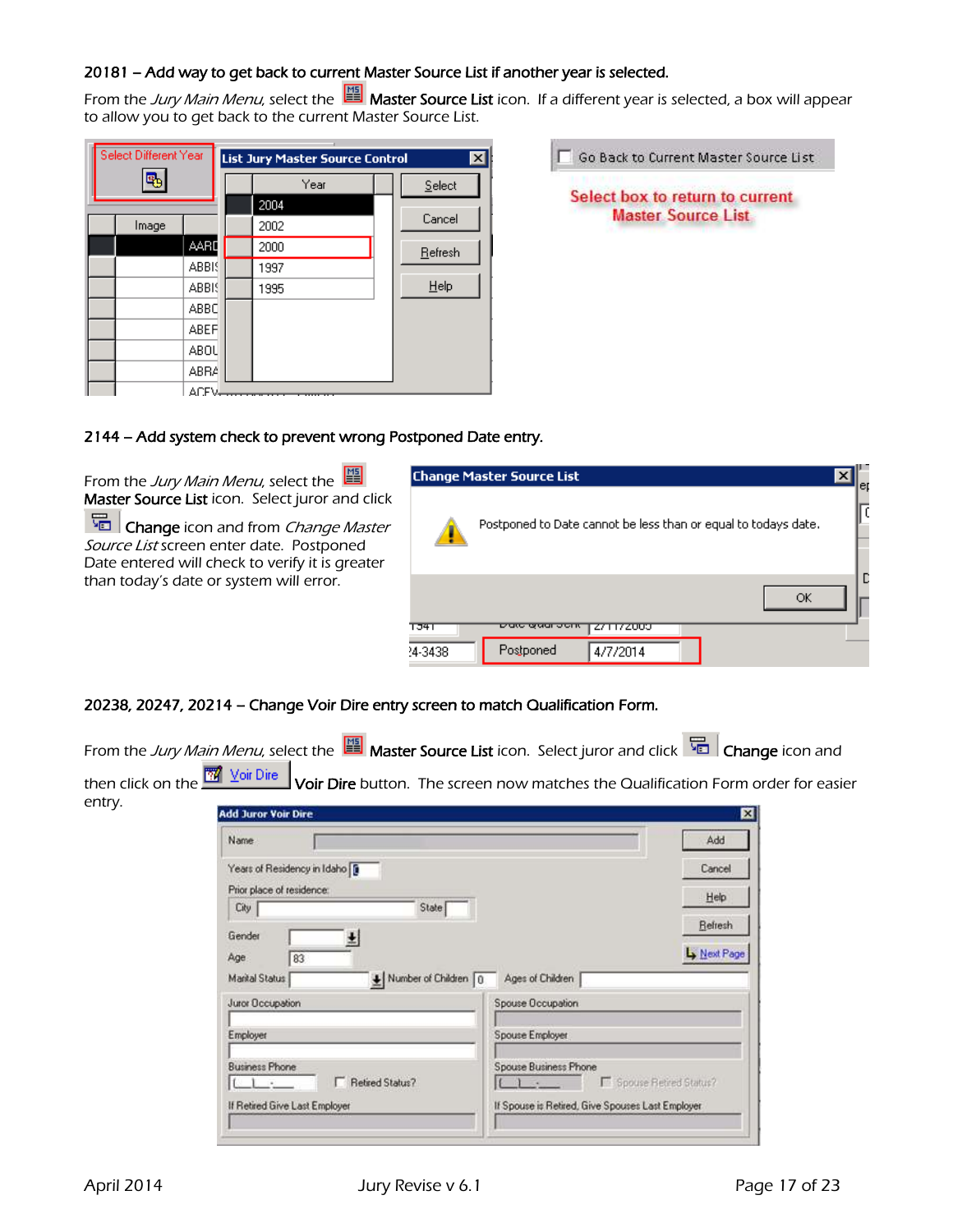| <b>Add Juror Voir Dire</b>                                                                                         | $\vert x \vert$   |
|--------------------------------------------------------------------------------------------------------------------|-------------------|
| Have you or member of your family suffered serious bodily injury?<br>$Yes \nC$<br>No C No Response                 | Add               |
| Bodily Injury Desc.                                                                                                | Cancel            |
| Have you or any member of your immediate family been a party<br>Yes C No C No Response<br>$\circ$<br>In a lawsuit? |                   |
| If so, which type:                                                                                                 | Help              |
| When<br>& Where                                                                                                    | <b>d</b> Previous |
| Have you ever been a defendant in a criminal action other than<br>Yes C No C No Response<br>a traffic violation?   |                   |
| & Where<br>If so, when                                                                                             |                   |
| No C No Response<br>-C<br>G<br>Yes<br>Do you drive an automobile?                                                  |                   |
| Are you related to or a close friend of any law enforcement officer?<br>C Yes C No C No Response                   |                   |
| Description:                                                                                                       |                   |
| Have you served as juror prior to this term?<br>No C No Response<br>Yes $\subset$                                  |                   |
| & Where<br>If so, when                                                                                             |                   |
| If you have served as a juror, what type of cases?<br>Criminal<br>Civil                                            |                   |
| Give number of miles one-way from your residence to the court house<br>l n                                         |                   |

## 223880 – Track all changes in Master Source List.

| From the Jury Main Menu,          | <b>Change Master Source List</b> |                                   |                                                 |                   |                                        |                      | ×             |
|-----------------------------------|----------------------------------|-----------------------------------|-------------------------------------------------|-------------------|----------------------------------------|----------------------|---------------|
| select the $\frac{100}{2}$ Master | Last Name                        |                                   |                                                 |                   |                                        |                      | Master Source |
| <b>Source List icon. Select</b>   | <b>First Name</b>                | CARMEN                            |                                                 |                   |                                        | 1228                 |               |
| 量<br>juror and click              | Middle                           |                                   |                                                 | Suffix            |                                        | Exempt               | 뵈             |
| Change icon. From                 | Drivers License                  |                                   |                                                 | Donate Jury Fees? |                                        |                      |               |
| Change Master Source List         |                                  | <b>Street</b>                     |                                                 | Mail              |                                        |                      | Panel         |
| screen, all changes made          | Address 1                        | 149A W                            |                                                 | 149A W            |                                        | 0                    | 0             |
| to the Master Source List         | Address 2                        |                                   |                                                 |                   |                                        | Reporting # 0        |               |
| are tracked in the 'Name /        | City                             |                                   |                                                 |                   |                                        |                      |               |
| Address History' and              | State                            | $\sqrt{10}$ Zp                    |                                                 | Zp<br>ID.         |                                        |                      |               |
| 'Jurors History' screens.         |                                  |                                   | {Copy Street Address to Mailing Address} Copy-> |                   |                                        |                      | Docket        |
|                                   | Soc Sec #                        |                                   | Distance                                        | O                 |                                        | Docket # $\boxed{0}$ |               |
|                                   | Birth Date                       | 03/13/1932                        | Date Qual Sent 0/0/0000                         |                   |                                        |                      |               |
|                                   | Home Phone                       | (000)000-0000                     | Postponed                                       | 0/0/0000          |                                        |                      |               |
|                                   | Work Phone                       |                                   | Exemption                                       |                   |                                        |                      | Change        |
|                                   |                                  | $\mathbf{1}$                      |                                                 | 0                 | OVER SEVENTY                           |                      | Cancel All    |
|                                   | Extension                        |                                   | Available Date                                  | 0/0/0000          | [Temp Exemption]                       |                      |               |
|                                   | Cell Phone                       | 120                               | E-mail                                          |                   |                                        |                      | Cancel        |
|                                   |                                  | Date Address was Manually Changed | 0/0/0000                                        |                   | Mi Assigned to a Panel? [7] Voir Dire? |                      | Help          |
|                                   | File Updated Date                |                                   | 0/0/0000                                        |                   |                                        |                      |               |
|                                   |                                  |                                   |                                                 |                   | Juror Dockets                          | Scan                 | Refresh       |
|                                   | <b>War Dire</b>                  | E Excused                         | 66 <sup>c</sup> Source                          | Juror Panels      |                                        |                      |               |
|                                   | ø                                | Name/Address History              | BI<br>Jurors History                            |                   | Notes                                  | <b>D</b> View        |               |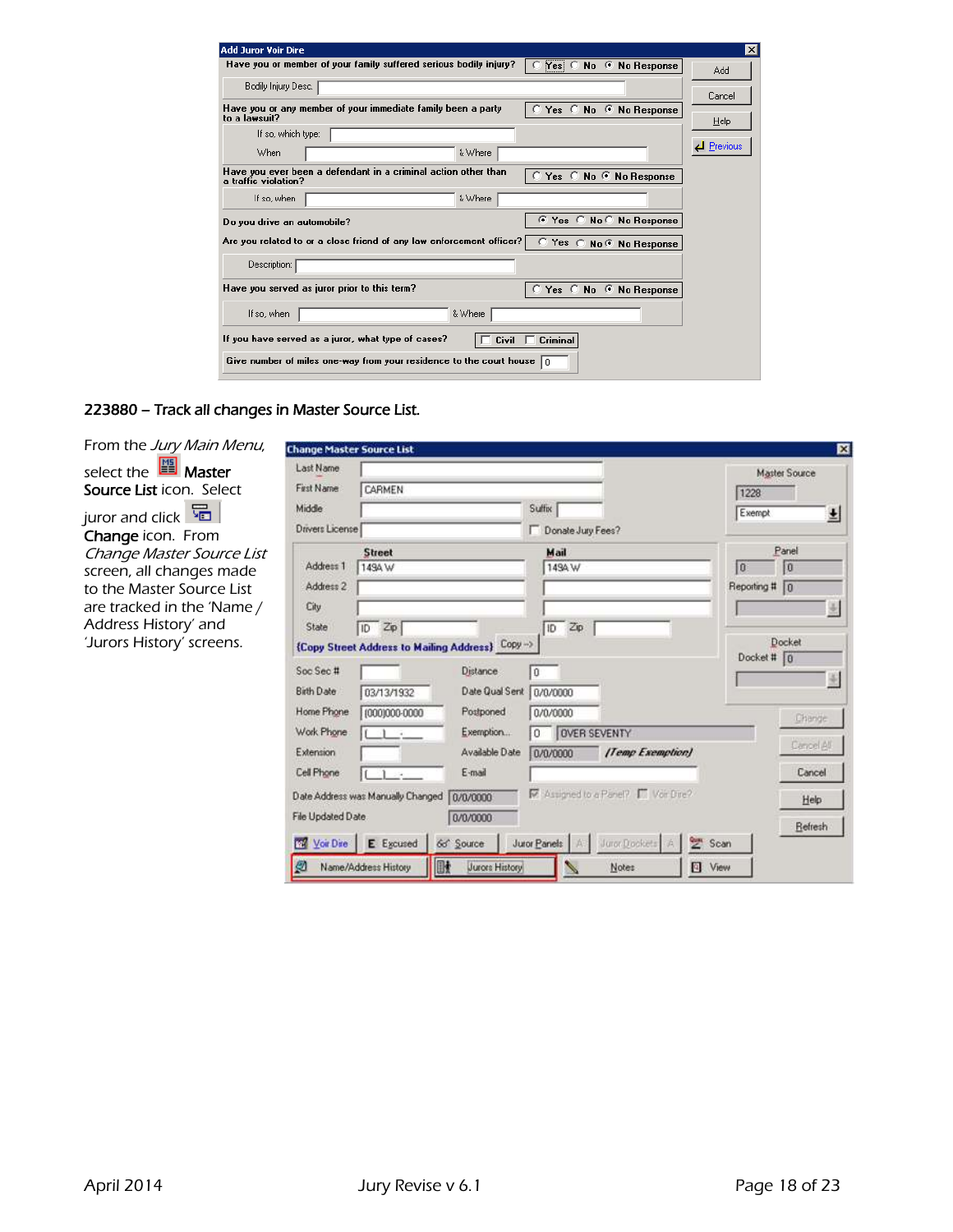## 20248 – New columns / options for viewing and printing scanned Images and Qualification Forms from Master Source List.



- 3 View 'Q' Icon = View Qualification Forms for Selected Juror
- 4 Scan 'MS' Icon = Scan image for selected juror, tied to Master Source juror
- 4 View 'M' Icon = View image for selected juror, tied to Master Source juror

#### 20213 – Add ability to sort reports by clicking on column headers.

Select any  $\bigcirc$  System Reports icon and click on the column header you wish to sort on.

|                           |              |                 | User<br>COMPUTER ARTS, INC. -CAIDATA                        |
|---------------------------|--------------|-----------------|-------------------------------------------------------------|
| Report Description        | Report Name  | $Bi \triangleq$ | Report Destination                                          |
| EXEMPTION CODE LISTING    | JY001        | JY,             |                                                             |
| <b>VOIR DIRE - DOCKET</b> | JY003D       | JYI             | C Window                                                    |
| VOIR DIRE - MASTER SOURCE | JY003W       | JY'             | $\Gamma$ Printer<br>Copies<br>÷<br>$\vert 1 \vert$<br>Setup |
| REPORTS LIST              | JY004        | JYI             |                                                             |
| LABELS - PANEL            | <b>JY005</b> | JY.             | Printer   Windows Default Printer                           |
| LABELS - DOCKET           | JY006        | JYI.            |                                                             |
| LABELS - MASTER           | JY007        | JY'             | Filtering                                                   |
| JUDGE LISTING             | <b>JY008</b> | JY.             | $\odot$ None                                                |
| COURT LOCATION LISTING    | JY009        | JYC             | $\cap$ Default                                              |
| JUROR PAYMENT TYPE LIST   | JY010        | JYI             | C User Defined                                              |
| <b>SUMMONS</b>            | JY011        | JYF             |                                                             |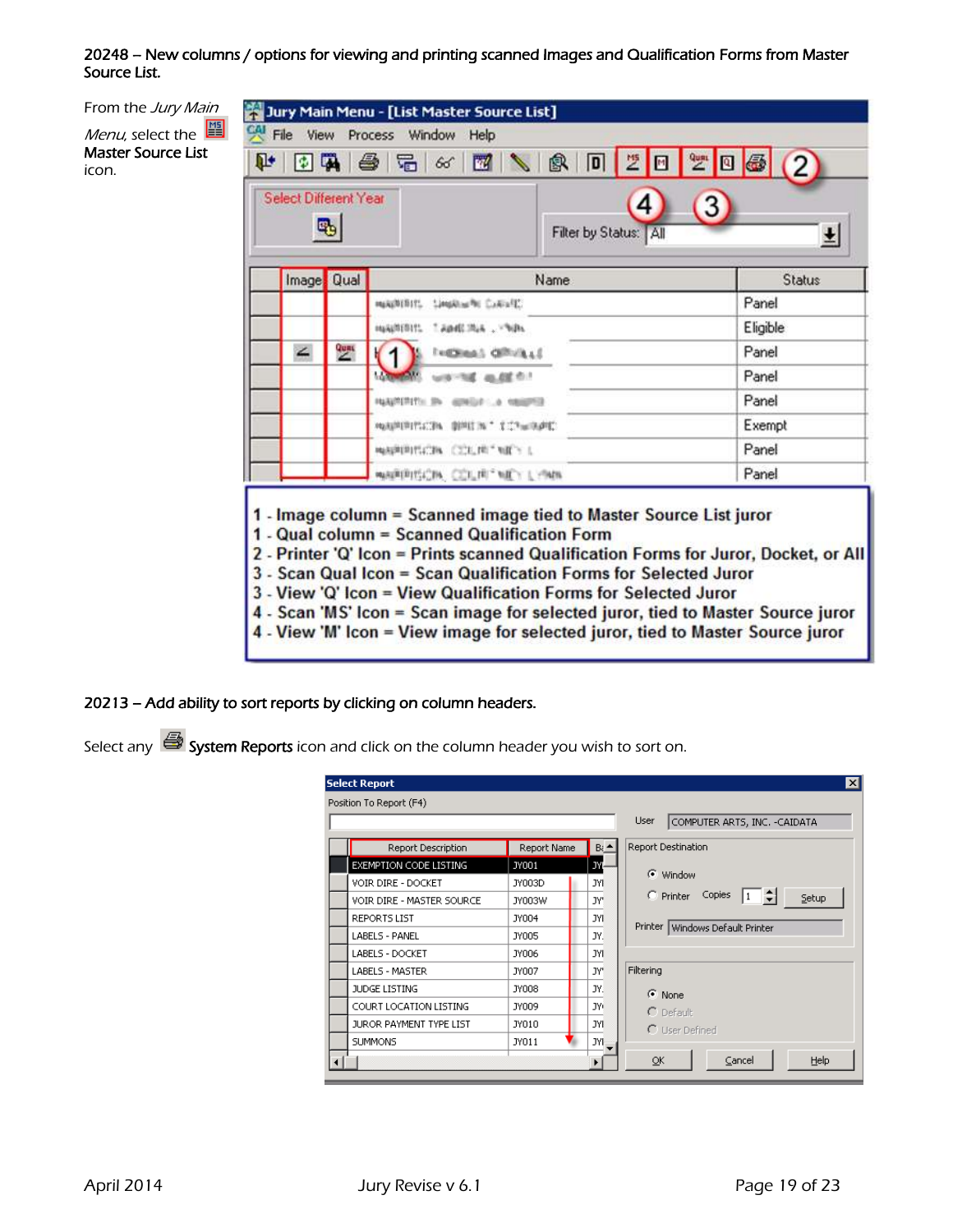## Reports

## Filters

#### 22268 – Filter changed JYFTR2: Added an option to 'Include Address' to Failure to Report form.

Report: Failure to Report - Panel (JY313B)

| <b>Fanel</b> Year  | 2014                                                           | Select Dwerent Year<br>EM.        |           | <b>OK</b> |
|--------------------|----------------------------------------------------------------|-----------------------------------|-----------|-----------|
|                    |                                                                |                                   |           | Cancel    |
| <b>Panel &amp;</b> | Εö                                                             | <b>Select a Panel</b><br>顏        |           | Help      |
|                    | Select Reporting # Range                                       |                                   |           |           |
| From Reporting # 9 |                                                                | To Reporting # 0                  |           |           |
|                    | Enter the last Date and Time the person can appear.            |                                   |           |           |
|                    |                                                                |                                   |           |           |
|                    | Date 0/0/0000                                                  | Time 1200 an                      |           |           |
|                    | If you went signature lines to pont mark one of the tollowing. |                                   |           |           |
|                    | C Jury Commissioner & Clerk                                    | Deputy Jury Commissioner & Clerk: |           |           |
|                    | Include Address                                                |                                   |           |           |
|                    | Which Phone # do you wish to print?                            |                                   | Scat Elv  |           |
|                    | F Juv Commissioner                                             |                                   | (F. Alpha |           |

#### 22379 – Filter changed JPDCF1: Added options to filter by date range and Juror number.

Report: Payment Proof List (JY016)

Report: Labels – Master (JY007)

| Default Filter For:PAYMENT PROOF LIST |                            |                | $\vert x \vert$           |  |  |
|---------------------------------------|----------------------------|----------------|---------------------------|--|--|
| Panel Year<br>$\overline{0}$          | Select Different Year      |                | 0K                        |  |  |
|                                       |                            |                | Cancel                    |  |  |
| Panel #<br>10                         | Select a Panel<br>组        |                | $He$ lp                   |  |  |
|                                       |                            | C All Payments |                           |  |  |
| Docket Control # 0                    | Select a Docket<br>D       |                | C Posted to Financial     |  |  |
|                                       |                            |                | C Not Posted to Financial |  |  |
| Select Reporting # Range              |                            |                |                           |  |  |
| From Reporting # 0                    | To Reporting # $\boxed{0}$ |                |                           |  |  |
|                                       |                            |                |                           |  |  |
| Pasted Date Range                     |                            |                |                           |  |  |
| From Date<br>0/0/0000                 | To Date   0/0/0000         |                |                           |  |  |
| Master Seq #<br>0                     |                            |                |                           |  |  |

22460 – Filter changed PJCDF6: Added option to display Master Source List sequence number.

| Default Filter For:LABELS - MASTER      |  |        |  |  |
|-----------------------------------------|--|--------|--|--|
| Sart By:                                |  | ΩK     |  |  |
| C Alpha<br>C Numeric                    |  | Cancel |  |  |
| Select Report:                          |  | Help   |  |  |
| C Qualified                             |  |        |  |  |
| C Disqualified                          |  |        |  |  |
| C. All Jurors                           |  |        |  |  |
| <b>Display Master Source List Seq #</b> |  |        |  |  |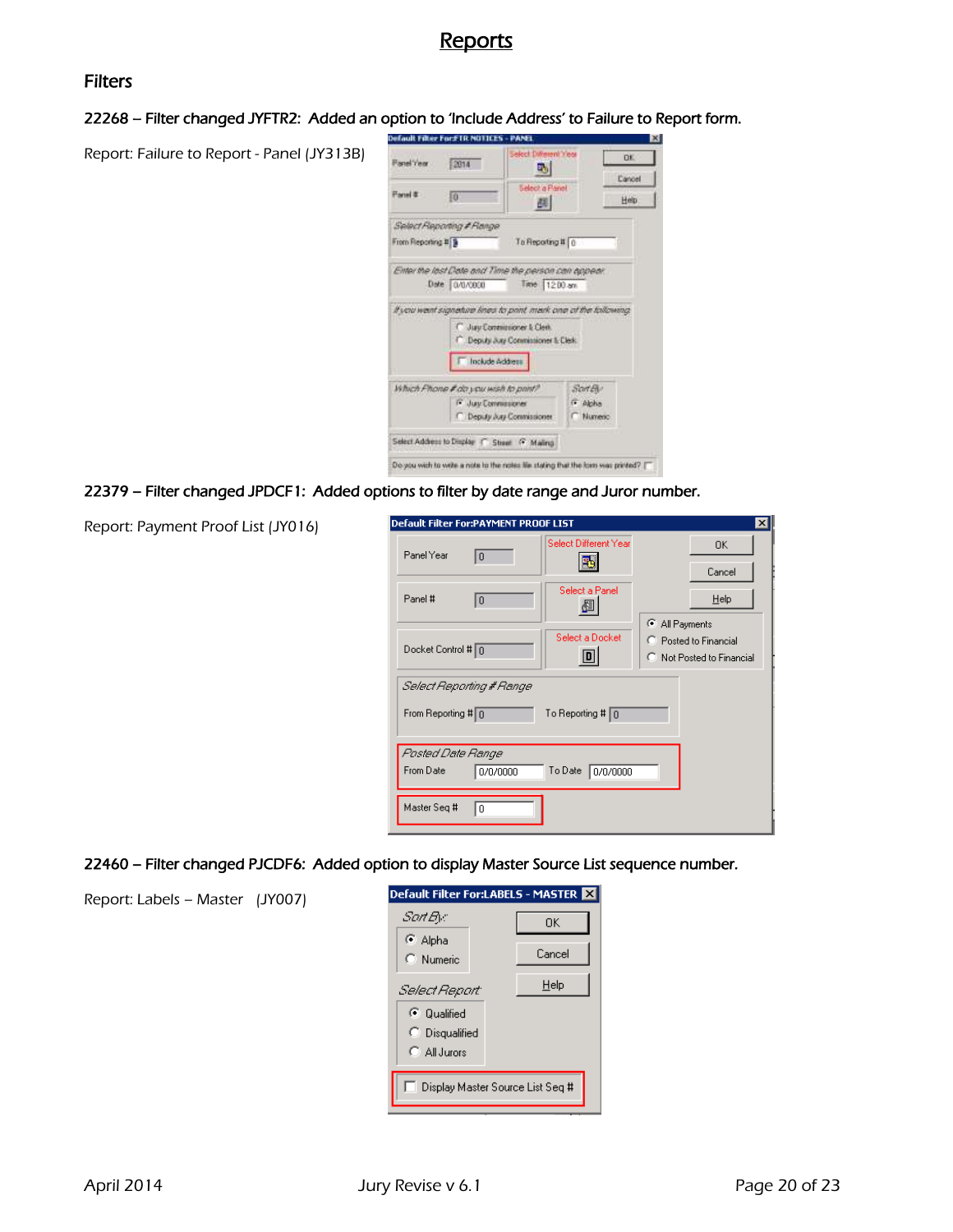#### 22397, 22453 – Filter changed PJQUAL: Added an option to 'Send to Mailing Address' and another option to 'Sort by Zip Code'.

Report: Qualification Form (JY014)

| Default Filter For: QUALIFICATION FORMS-PANEL                |                    |                                                                                                                                                | $\times$            |
|--------------------------------------------------------------|--------------------|------------------------------------------------------------------------------------------------------------------------------------------------|---------------------|
| Panel Year                                                   | 2014               | Select Different Year<br>B.                                                                                                                    | <b>OK</b><br>Cancel |
| Panel #                                                      | $\Omega$           | Select a Panel<br>履                                                                                                                            | Help                |
| Select Reporting # Range                                     |                    |                                                                                                                                                |                     |
| From Reporting # 1                                           |                    | To Reporting #<br>10                                                                                                                           |                     |
| C Postponed<br>$\degree$ No Response<br>$\bigcap$ All Jurors | Sort by Zip Code [ | Select Address to Display C Street C Mailing                                                                                                   |                     |
|                                                              |                    | Do you wish to exclude the Questionnaire Form on the 2nd page?                                                                                 |                     |
|                                                              |                    | Do you wish to exclude the Question to Donate Jury Fees?                                                                                       |                     |
|                                                              |                    | Do you wish to exclude the following question below from the form? $\square$                                                                   |                     |
|                                                              |                    | If you have served or attended court for jury services in the past 24 months,<br>do you wish to be excused from jury service during this term? |                     |
| Specify Where To Donate Fees: (Optional)<br>Donate To        |                    |                                                                                                                                                |                     |
|                                                              |                    | Do you wish to write a note to the notes file stating that the form was printed? $\square$                                                     |                     |

9408 – Filter changed PJCDF6: Added option to filter by specific exemption code.

Report: Labels – Panel (JY005)

| Default Filter For:LABELS - PANEL |                      |                       |        |
|-----------------------------------|----------------------|-----------------------|--------|
| Panel Year                        | 2014                 | Select Different Year | 0K     |
|                                   |                      |                       | Cancel |
| Panel #                           | $\mathbf{1}$         | Select a Panel<br>☝   | Help   |
| Sart By:                          | $\bigcap$ All Jurors |                       |        |
| C Alpha                           | C Qualified          | Exemption $\boxed{D}$ |        |
| C Numeric                         | ⊙ Disqualified       |                       |        |
|                                   | <b>oned</b>          |                       |        |

#### 16077 – Filter changed JWCDF3: Added option to filter by specific exemption code.

Report: Exempted Persons by Code (JY371) Default Filter For:EXEMPTED PERSONS BY CODE Select Sequence # Range 0K From Seq #  $\boxed{0}$ To Seq #  $\boxed{0}$ Cancel Exemption Code... D  $\underline{\mathsf{He}}{}{\mathsf{lp}}$ Sort By: Fint Only Temporary Exemptions? C Alpha  $\bigcirc$  Numeric Available Date Range From Date 0/0/0000 To Date 0/0/0000

 $\overline{\mathbf{z}}$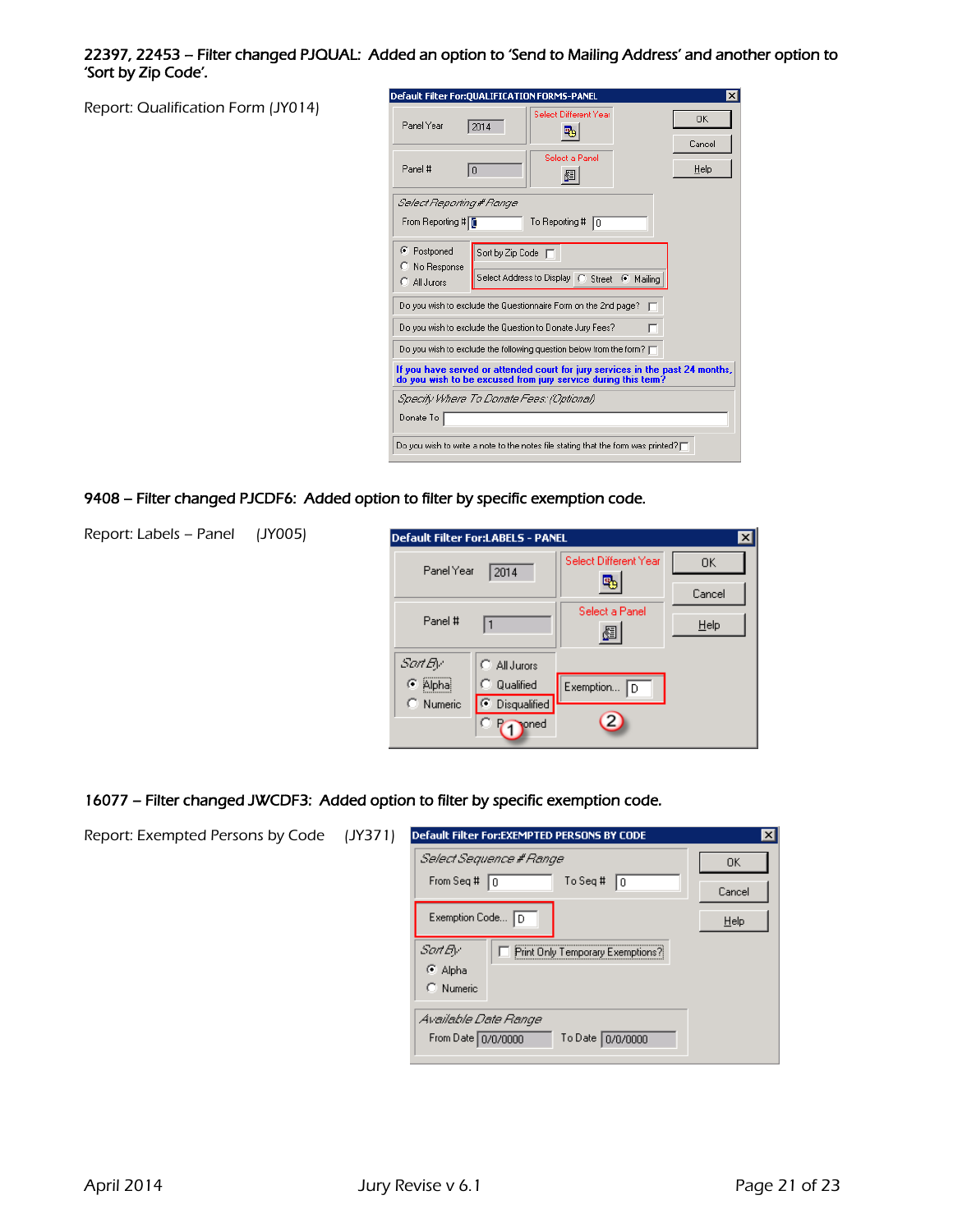#### 22457 – Filter changed PJCDF9: Added option to filter by Reporting Number.

Report: Notice of Jury Service (JY013)

| Default Filter For:NOTICE OF JURY SERVICE                              |                                               |                       | $\times$ |  |
|------------------------------------------------------------------------|-----------------------------------------------|-----------------------|----------|--|
| Panel Year<br>12014                                                    |                                               | Select Different Year | 0K.      |  |
|                                                                        |                                               |                       | Cancel   |  |
| Panel #<br>$\theta$                                                    |                                               | Select a Panel        | HeIp     |  |
| Sart Order<br>⊕ Alpha<br>C Numeric                                     | Select<br>$\bullet$ All Jurors<br>C Qualified |                       |          |  |
| C As Selected                                                          | C Disqualified<br>C Postponed                 |                       |          |  |
| Select Reporting # Range<br>From Reporting #   [<br>To Reporting #   0 |                                               |                       |          |  |
| Mark if you wish to print a Reminder Notice instead ?                  |                                               |                       |          |  |

## New Reports

#### 22441 Gooding

Docket Statistics (JY382) – Report shows Docket statistics for a selected year, including dates, length of trial, and number of Jurors.

#### 22445 Bonner

Juror MS Notes (JY200) – New report for printing notes entered from the Change Master Source List screen.

#### 15837 Minidoka

FTR Notices - Panel (JY313BM Custom) – New custom report for Failure to Report notice with auto signature feature.

## **Enhancements**

#### 18388 Benewah

Qualification Form - Benewah (JY0143B Custom) – Removed incorrect text from report.

#### 20166 Valley

Jury Summons (JY011xx) - Added auto signature feature to Jury Summons. Failure to Return (JY313xx) - Added auto signature feature to Failure to Return reports.

#### 1183 Valley

Jury Summons (JY011xx) - Added option to print 'Date Mailed'.

## 1574 Latah

Qualification Forms (JY012xx, JY014xx) – Added ability to sort by zip code.

#### 9988, 10984 Adams

Qualification Forms (JY012xx, JY014xx) – Added juror contact email to the form.

#### 5083, 22395, 22455 Minidoka / User Groups

Qualification Forms (JY012xx, JY014xx) – Added filter option to print juror mailing address and changed Voir Dire screen to match Qualification Form.